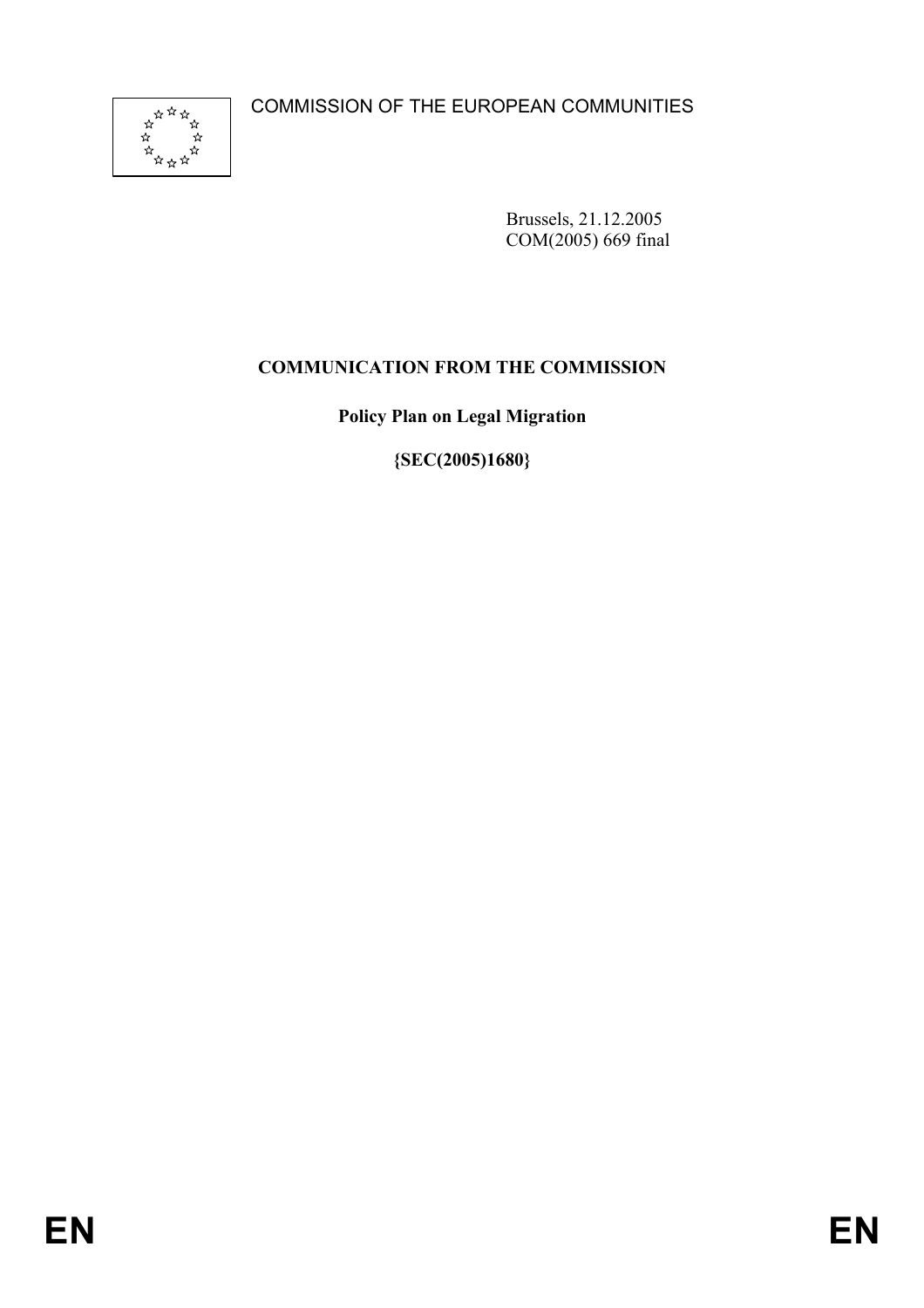# **TABLE OF CONTENTS**

| 1.     |                                                                                       |  |
|--------|---------------------------------------------------------------------------------------|--|
| 1.1.   |                                                                                       |  |
| 1.2.   |                                                                                       |  |
| 2.     |                                                                                       |  |
| 2.1.   |                                                                                       |  |
| 2.2.   |                                                                                       |  |
| 2.2.1. | A proposal for a directive on the conditions of entry and residence of highly skilled |  |
| 2.2.2. | A proposal for a directive on the conditions of entry and residence of seasonal       |  |
| 2.2.3. | A proposal for a directive on the procedures regulating the entry into, the temporary |  |
| 2.2.4. | A proposal for a directive on the conditions of entry and residence of remunerated    |  |
| 2.3.   |                                                                                       |  |
| 3.     |                                                                                       |  |
| 3.1.   |                                                                                       |  |
| 3.2.   |                                                                                       |  |
| 3.3.   |                                                                                       |  |
| 4.     |                                                                                       |  |
| 5.     |                                                                                       |  |
| 5.1.   |                                                                                       |  |
| 5.2.   |                                                                                       |  |
| 6.     |                                                                                       |  |
|        |                                                                                       |  |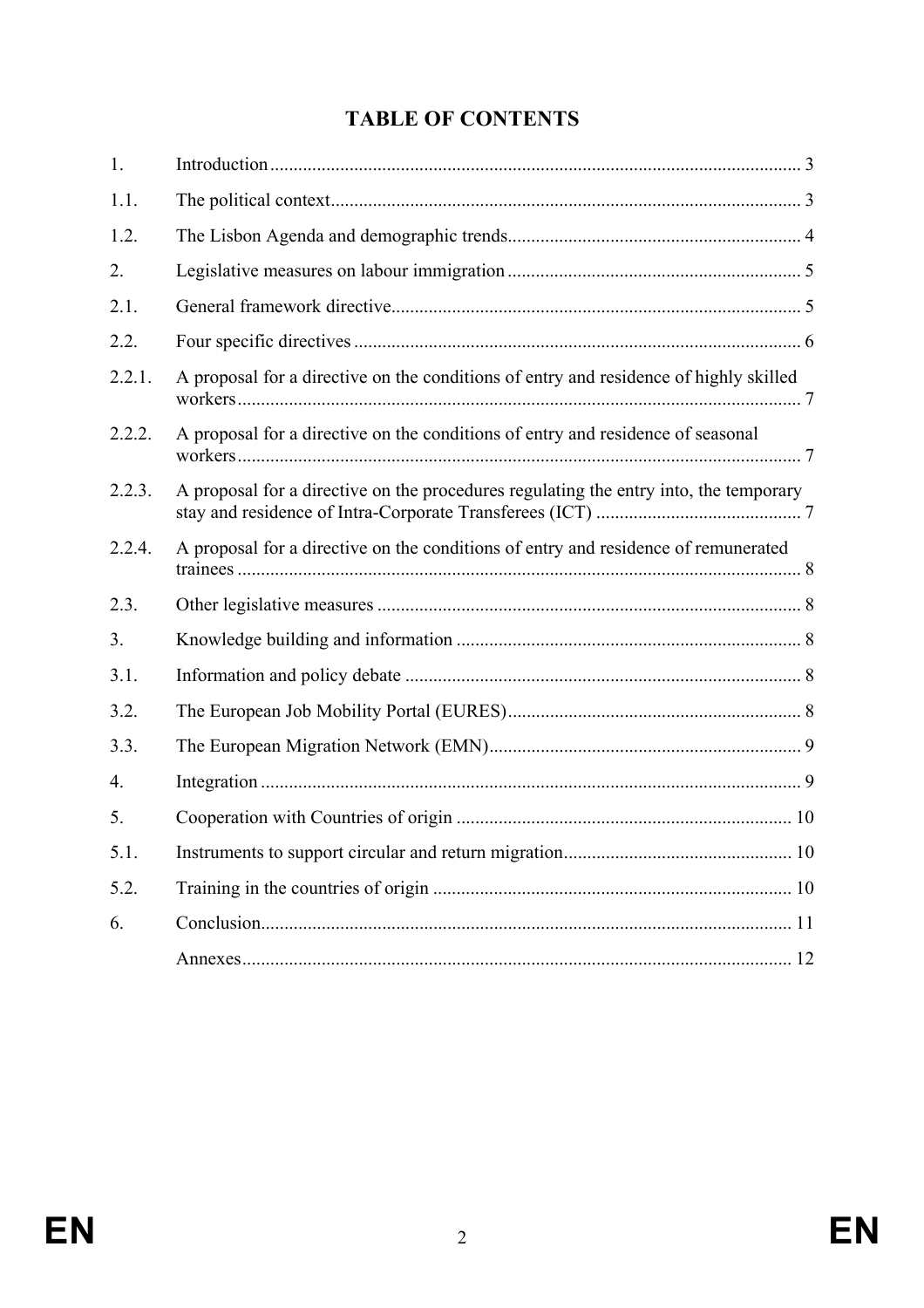### **1. INTRODUCTION**

The Hague Programme, endorsed by the European Council on 4-5 November 2004, stressed the importance of having an open debate on economic immigration at EU level, which – together with the best practices in Member States and their relevance for the implementation of the Lisbon strategy – should be the basis for "*a policy plan on legal migration including admission procedures capable of responding promptly to fluctuating demands for migrant*  labour in the labour market<sup>1</sup><sup>3</sup>, to be presented by the end of 2005. This document represents the Commission's response to this European Council's request.

On 11 January 2005 the Commission adopted a *Green Paper on an EU approach to managing economic migration*<sup>2</sup> to fulfil its political mandate and launch a process of in-depth discussion on the most appropriate Community rules for admitting economic immigrants and on the added value of adopting such common measures. The response to the public consultation revealed a significant political interest in this matter<sup>3</sup> The European Parliament, the European Social and Economic Committee and the Committee of the Regions have also adopted their respective opinions<sup>4</sup>. A public hearing was held on 14 June 2005.

The analysis of the contributions showed a general support for a common EU policy for economic immigration, albeit with important differences in the approaches to be followed and in the expected end result. The issues raised and the suggestions put forward represent a good basis for the elaboration of this document.

Building on the existing framework, this Policy Plan defines a road-map for the remaining period of The Hague Programme (2006-2009) and lists the actions and legislative initiatives that the Commission intends to take, so as to pursue the coherent development of EU legal migration policy<sup>5</sup>. It also responds to the Commission's Lisbon programme adopted in July 2005.

# **1.1. The political context**

Over the past decades, worldwide migration flows have been growing considerably<sup>6</sup>. Economic differences between, and demographic changes within, developed and developing countries, on a background of trade, political problems and instability in countries of origin, have all contributed to a steady increase in workforce mobility.

Given the evolving EU economic and social situation, the international context and the likely growth of immigration in the future, an agreement on common EU rules covering the broad spectrum of migration issues is necessary in order to ensure an efficient management of

<u>.</u>

<sup>1</sup> European Council conclusions, Annex I, § III 1.4

<sup>2</sup> For details of all instruments referred to in this document, see bibliography

<sup>&</sup>lt;sup>3</sup>http://europa.eu.int/comm/justice\_home/news/consulting\_public/economic\_migration/news\_contributions\_econ omic\_migration\_en.htm

EP: A6-0286/2005; SOC/199 (CESE 694/05 ); ECOS-045

<sup>5</sup> Since 1999, 4 directives – based on Art.  $63$  (3) and (4) EC – containing provisions on access to work (long-term residents, family reunification, students, researchers) and several Communications have been adopted<br>
<sup>6</sup><br> **H** O report 20

ILO report 2004; World Bank report 2005; EU Economy 2005 review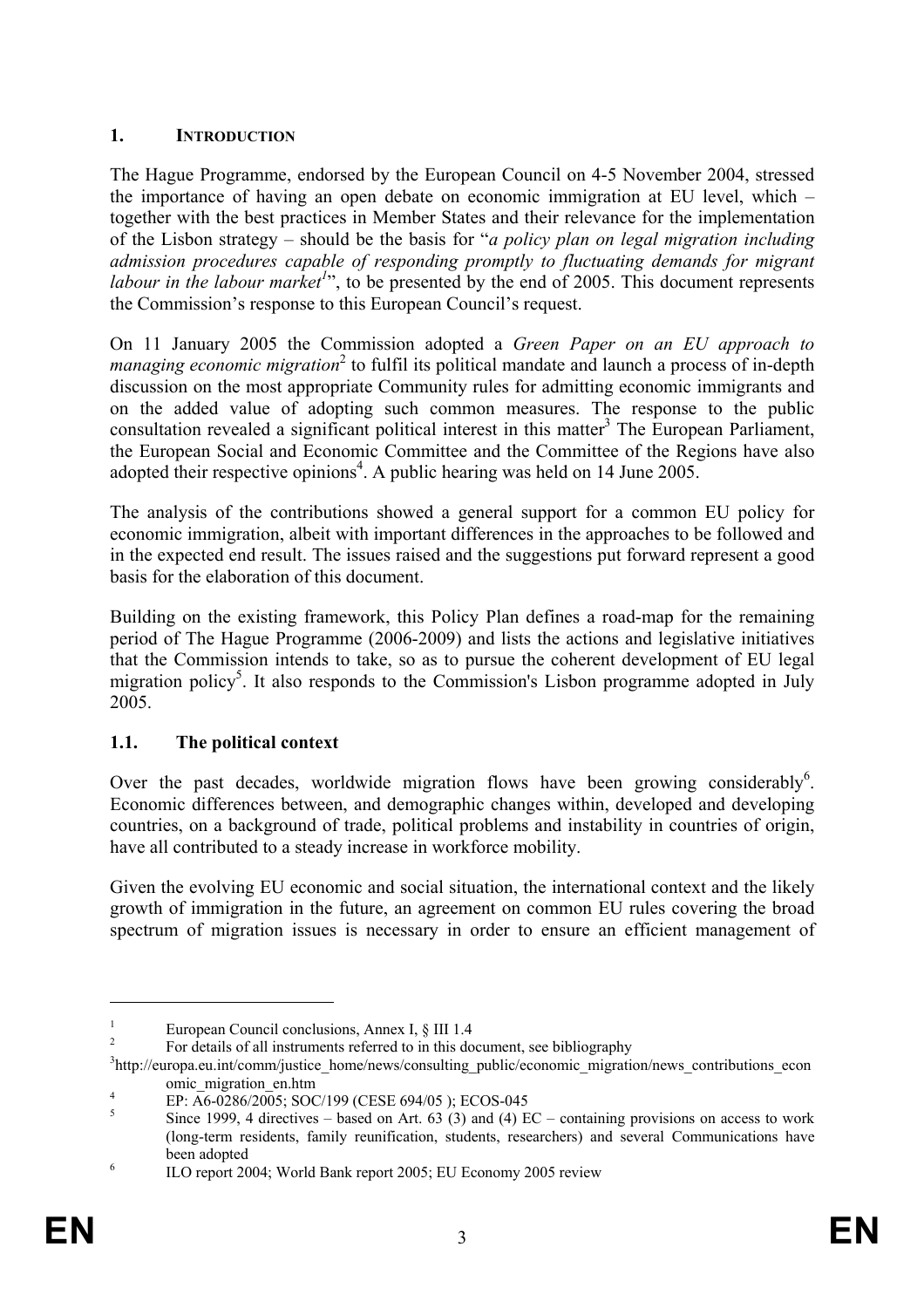migration flows both toward and inside Europe, as confirmed by the October 2005 Communication on *European values in the globalised world*<sup>7</sup>.

It must be noted that whilst decisions on admission numbers for economic immigrants entering the EU in order to seek work are the responsibility of the Member States, it is clear that the admission of third-country nationals in one Member State may affect others and their labour markets. Moreover, the ongoing deliberations on future policies must also take into account the Community preference principle and duly consider discussions on the transitional measures presently affecting the freedom of movement of the citizens of the new Member States and their political and economic impact.

An effective migration policy cannot be limited to instruments for the admission of immigrants. Other equally important legislative and operational measures are necessary, as immigration represents a complex phenomenon that needs to be addressed coherently across all its dimensions. Admission of economic immigrants is as inseparable from measures on integration on the one hand, as it is from the fight against illegal immigration and employment, including trafficking, on the other. It is in this context therefore that the EU must intensify its efforts to reduce the informal economy, a clear "pull factor" for illegal immigration, as well as a catalyst for exploitation. Given the importance of this issue, a separate Communication on future priorities in the field of illegal immigration will be issued by April 2006.

This paper therefore puts forward initiatives to be developed in all these areas, including on cooperation with countries of origin. In the development of the various initiatives, due attention will be paid to gender issues, with a view to protecting the most vulnerable groups.

### **1.2. The Lisbon Agenda and demographic trends**

With regard to economic immigration, the current situation and prospects of EU labour markets can be broadly described as a "need" scenario. Some Member States already experience substantial labour and skills shortages in certain sectors of the economy, which cannot be filled within the national labour markets. This phenomenon concerns the full range of qualifications - from unskilled workers to top academic professionals.

Eurostat projections<sup>8</sup> indicate that in the EU "*population growth until 2025 will be mainly due to net migration, since total deaths will outnumber total births from 2010. The effect of net migration will no longer outweigh the natural decrease after 2025*". This will have serious repercussions on the number of employed people in the EU25, as "*the share of population of working age* […] *in the total population is expected to decrease strongly, from 67.2% in 2004 to 56.7% in 2050, a fall of 52 million* […]". The decline in the total population is expected by 2025 and in the working age population by 2011. Some Member States (Germany, Hungary, Italy, Latvia) are already experiencing a decline in the working age population, while in others it will happen later (i.e. Ireland from 2035). These demographic trends will not affect

<u>.</u>

<sup>7</sup> COM(2005)525

<sup>8</sup> The Eurostat set of population projections is one among several scenarios of population evolution based on assumptions of fertility, mortality and migration. The trend scenario does not take into account any future measures that could influence demographic trends and comprises four variants: the 'baseline' variant, the results of which are presented here, as well as 'high population', 'low population' and 'zeromigration' variants. Data from STAT/05/48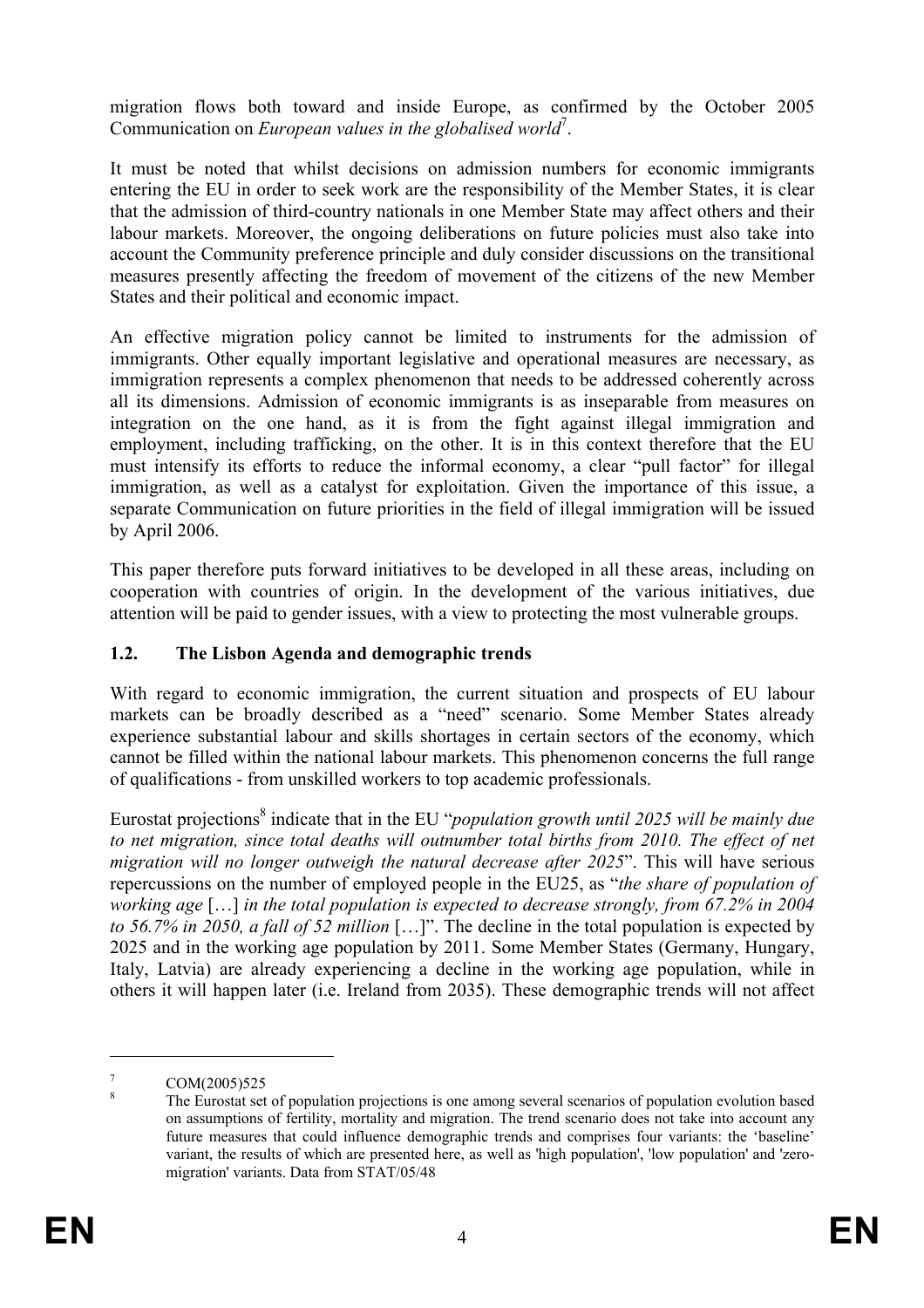all Member States to the same degree, but they are trends that should be addressed in a coordinated and effective way.

Immigration does not provide in itself a long-term solution to falling birth rates and an ageing population, but it is one of the available tools within a broader policy mix. In consideration of the low employment and high unemployment rates in many  $\overline{EU}$  countries<sup>9</sup>, priority must be given to actions toward attracting more EU citizens and legally resident migrants to employment, with the aim of fulfilling the objectives of the New Lisbon Strategy for Growth and Jobs, in particular the employment guidelines<sup>10</sup>. In the short to mid-term, labour immigration can – as part of Lisbon Strategy's comprehensive package of measures aimed at increasing the competitiveness of the EU economy – positively contribute to tackling the effects of this demographic evolution, and will prove crucial to satisfying current and future labour market needs and thus ensure economic sustainability and growth.

### **2. LEGISLATIVE MEASURES ON LABOUR IMMIGRATION**

The public consultation which was undertaken confirmed the need to develop EU common rules in this field and it also provided the Commission with a useful basis on which to put forward balanced and realistic proposals.

The public consultation drew the attention to possible advantages of a horizontal framework covering conditions of admission for all third-country nationals seeking entry into the labour markets of the Member States. However, the Member States themselves did not show sufficient support for such an approach. Moreover, there is the need to provide for sufficient flexibility to meet the different needs of national labour markets. Therefore, it is deemed more appropriate to attain the objectives of transparency, effectiveness of EU legislation and nondiscrimination through a targeted set of several complementary measures – a general framework directive and four specific instruments. This package aims thus to develop nonbureaucratic and flexible tools to offer a fair, rights-based approach to all labour immigrants on the one hand and attracting conditions for specific categories of immigrants needed in the EU, on the other.

Unlike the 2001 proposal for a directive on economic migration – which intended to regulate the entry and residence conditions for all third-country nationals exercising paid and selfemployed activities – this package only addresses the conditions and the procedures of admission for few selected categories of economic immigrants. In addition, it intends to establish which rights a third-country national in employment shall enjoy once he/she has been admitted to the territory of a Member State.

These proposals will be preceded by discussions and consultations with the relevant experts. The economic impact on employment and growth will also be taken into account.

This package is not exhaustive. If appropriate, additional proposals may be presented in areas where further examination is needed (e.g. to address those situations where personal contacts between economic immigrants and future employers are a pre-requisite for hiring, or to regulate the self-employed, etc).

<u>.</u>

<sup>9</sup> The EU25 seasonally adjusted unemployment rate was 8.6% in September 2005 (as in August) ranging from 4.3% (IE) to 17.7% (PL). It was 9.0% in September 2004 (Eurostat: 141/2005)<br><sup>10</sup> Council Decision of 12 July 2005 on guidelines for the employment policies of the Member States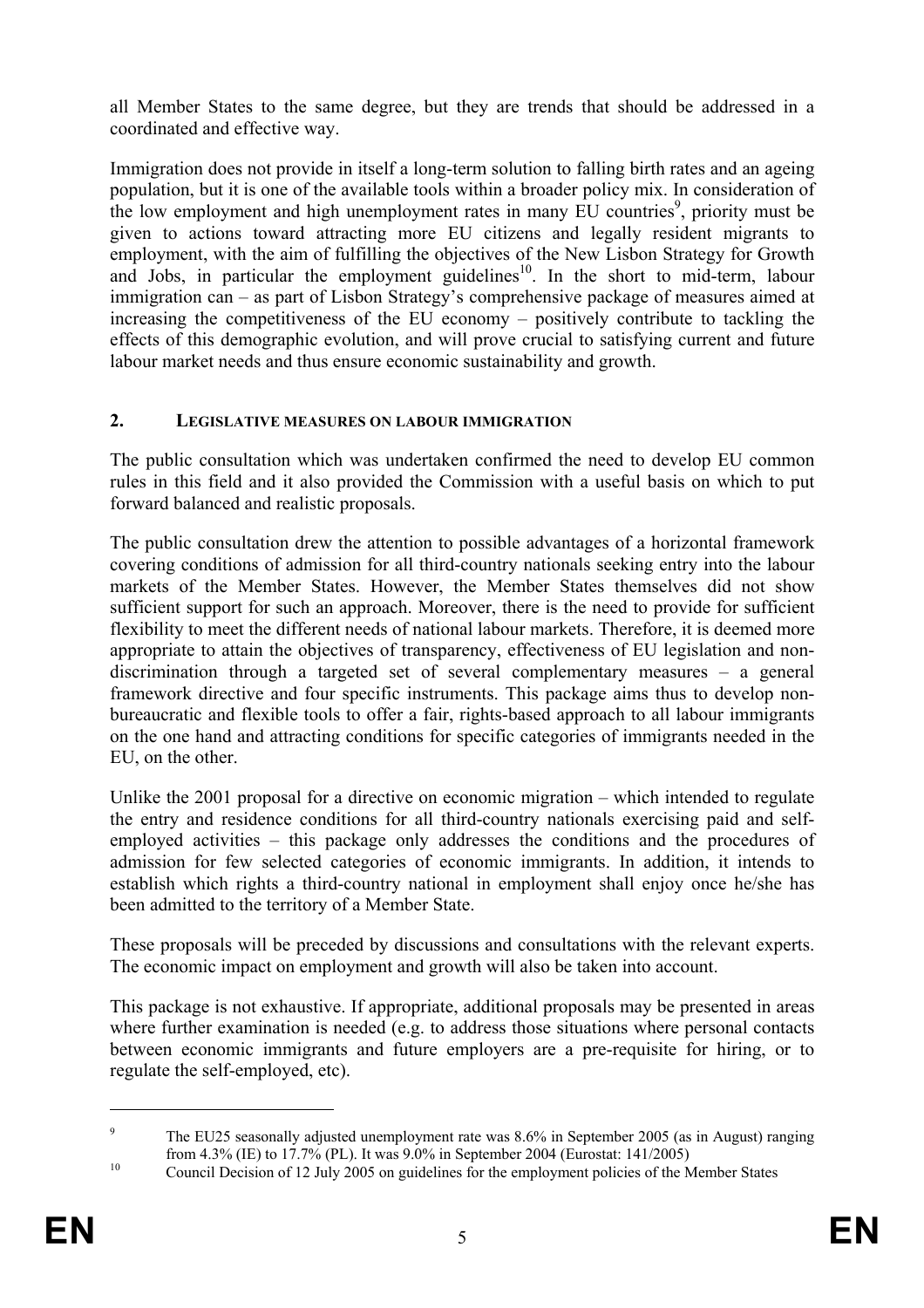## **2.1. General framework directive**

With the exception of the single application for a joint permit, this instrument will not address admission conditions and procedures for economic immigrants, which will be laid down in the specific instruments. It will also not affect the application of the Community preference<sup>11</sup> principle.

The main purpose of this horizontal instrument is to guarantee a common framework of rights to all third-country nationals in legal employment already admitted in a Member State, but not yet entitled to the long-term residence status. This would not only be fair toward persons contributing with their work and tax payments to our economies, but would also contribute to establishing a level playing field within the EU. In this context, the question of recognition of diplomas and other qualifications should be addressed to avoid the situation where immigrants work well below their competences, a loss in terms of income and skills' valorisation for the immigrant as well as for the countries of residence and origin.

A single application for a joint work/residence permit – held by the worker and containing the most advanced biometric identifiers – could be proposed. While not significantly affecting national internal procedures, it would simplify procedures for immigrants and employers. In order to limit abuses and to fight against illegal employment, the financial responsibility of the employer could be engaged, as in the researchers directive. The validity of such a document should be inextricably linked to the existence of a legal work contract; exceptions to this principle could be foreseen under specific conditions of nationals labour markets, and will be addressed in the specific directives.

# **2.2. Four specific directives**

It was examined whether to propose specific schemes for precise sectors of the economy or for broad categories of immigrants. In the present situation and given the differences between Member States in terms of demographic forecasts, social conditions and labour market structures, trends and needs, it was not deemed economically and socially efficient to address any specific sector, as this could result in an unwanted stiffening of national labour markets. On the other hand, the public consultation clearly identified categories of workers for which common needs and interests exist. The intention is also to strike a balance between the interests of certain Member States – more inclined to attract highly skilled workers – and of those needing mainly seasonal workers. These instruments will be complementary to the framework directive and will only address paid workers.

As a general principle, admission should be conditional on the existence of a work contract and on the "economic needs test". Exceptions may be necessary for declared structural/temporary needs in certain sectors/occupations/regions. International commitments entered into by the EC, or by the EC and its Member States, notably under the Common

<sup>11</sup> *Member States will consider requests for admission to their territories for the purpose of employment only where vacancies in a Member State cannot be filled by national and Community manpower or by non-Community manpower lawfully resident on a permanent basis in that Member State and already forming part of the Member State's regular labour market* (Council Resolution of 20 June 1994, in connection with Council Regulation (EEC) n°1612/1968). It should be noted that the Treaties of Accession of 16 April 2003 and 25 April 2005 give preference to workers who are nationals of the Members States over workers who are nationals of third countries as regards access to Member States' labour markets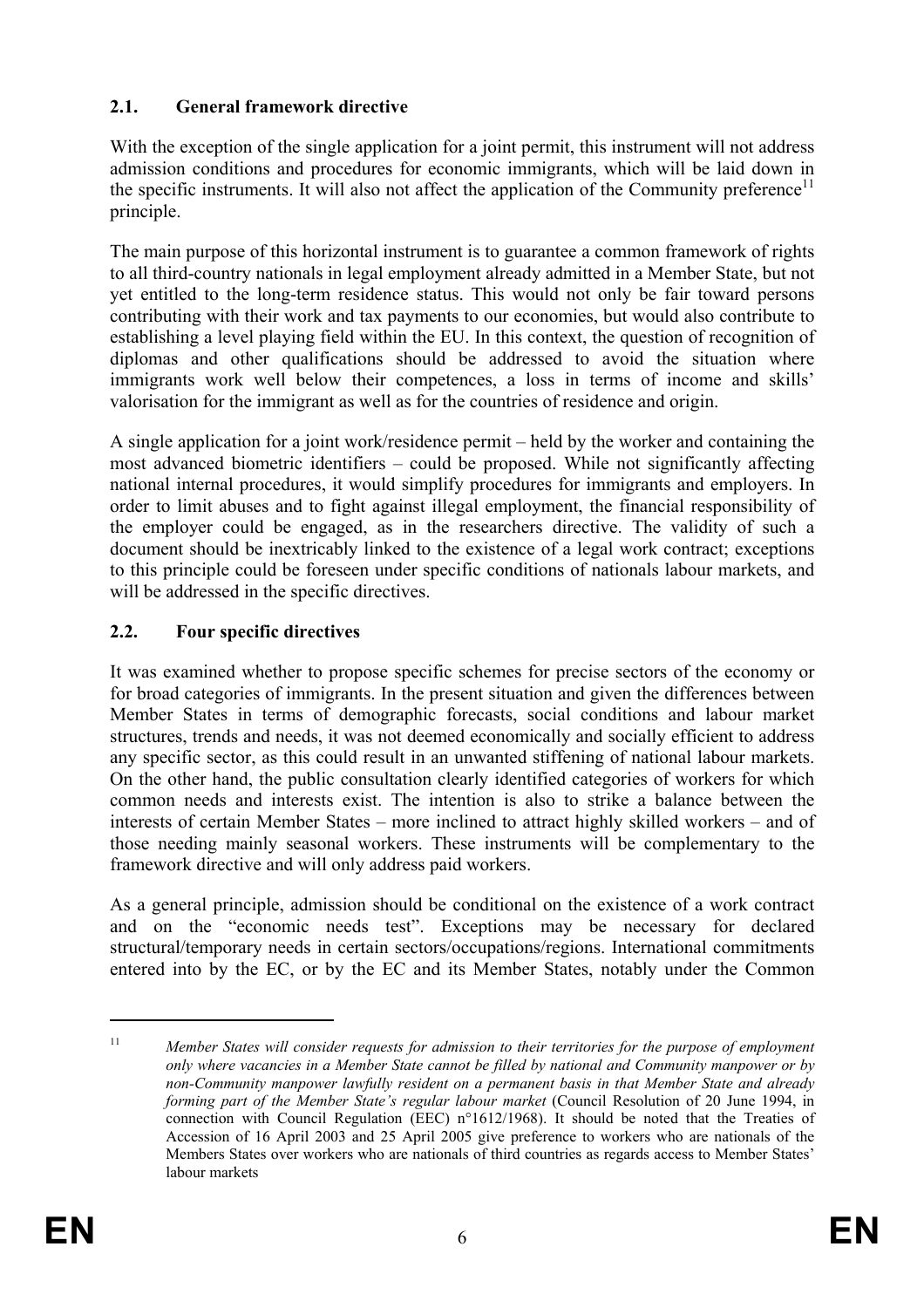Commercial Policy, will need to be respected. Moreover, ethical recruitment should be considered for sectors particularly vulnerable to brain drain: for example, the global crisis in human resources for health, with severe health worker shortages in parts of Africa in particular, which are compounded by the brain drain, requires a comprehensive and coherent approach to ethical recruitment of health workers<sup>12</sup>.

#### *2.2.1. A proposal for a directive on the conditions of entry and residence of highly skilled workers13*

The vast majority of Member States need these workers, because of shortfalls in the labour markets pool of highly qualified workers. Furthermore, recent studies highlight for example that 54% of Med-MENA first-generation immigrants with a university degree reside in Canada and the USA, while 87% of those having a lower than primary, a primary or a secondary level education are in Europe<sup>14</sup>. In response to this situation a common special procedure to quickly select and admit such immigrants, as well as attractive conditions to encourage them to choose Europe could be devised. In this respect, it will be further evaluated whether to include intra-EU mobility or to opt for a more ambitious proposal, i.e. an EU work permit (EU green card), issued by one Member State but valid throughout the EU, on the understanding that rules regulating access to the national labour markets will be fully respected.

Fluctuating demands for migrant labour<sup>15</sup> can only be met by flexible facilitated procedures. The proposal could then provide for an opening clause, applicable when there is a need for certain categories of workers other than highly skilled (i.e. qualified workers) or a lack of manpower in certain regions. The only obligation would be to report through the mutual information system on immigration and asylum.

#### *2.2.2. A proposal for a directive on the conditions of entry and residence of seasonal workers*

Seasonal workers are regularly needed in certain sectors, mainly agriculture, building and tourism, where many immigrants work illegally under precarious conditions. The scheme will propose a residence/work permit allowing the third-country national to work for a certain number of months per year for 4-5 years. Entry and exit stamps should prevent abuses.

The aim is to provide the necessary manpower in the Member States while at the same time granting a secure legal status and a regular work prospective to the immigrants concerned, thereby protecting a particularly weak category of workers and also contributing to the development of the countries of origin $16$ . Even in presence of high unemployment, this category of immigrant workers rarely conflict with EU workers as few EU citizens and residents are willing to engage in seasonal activities.

<sup>&</sup>lt;sup>12</sup> COM(2005) 642<br>
Other than researchers

 $^{14}$  CARIM 2005 Report (p. 21)

<sup>&</sup>lt;sup>15</sup> See note 1<br><sup>16</sup> COM(200

COM(2005)390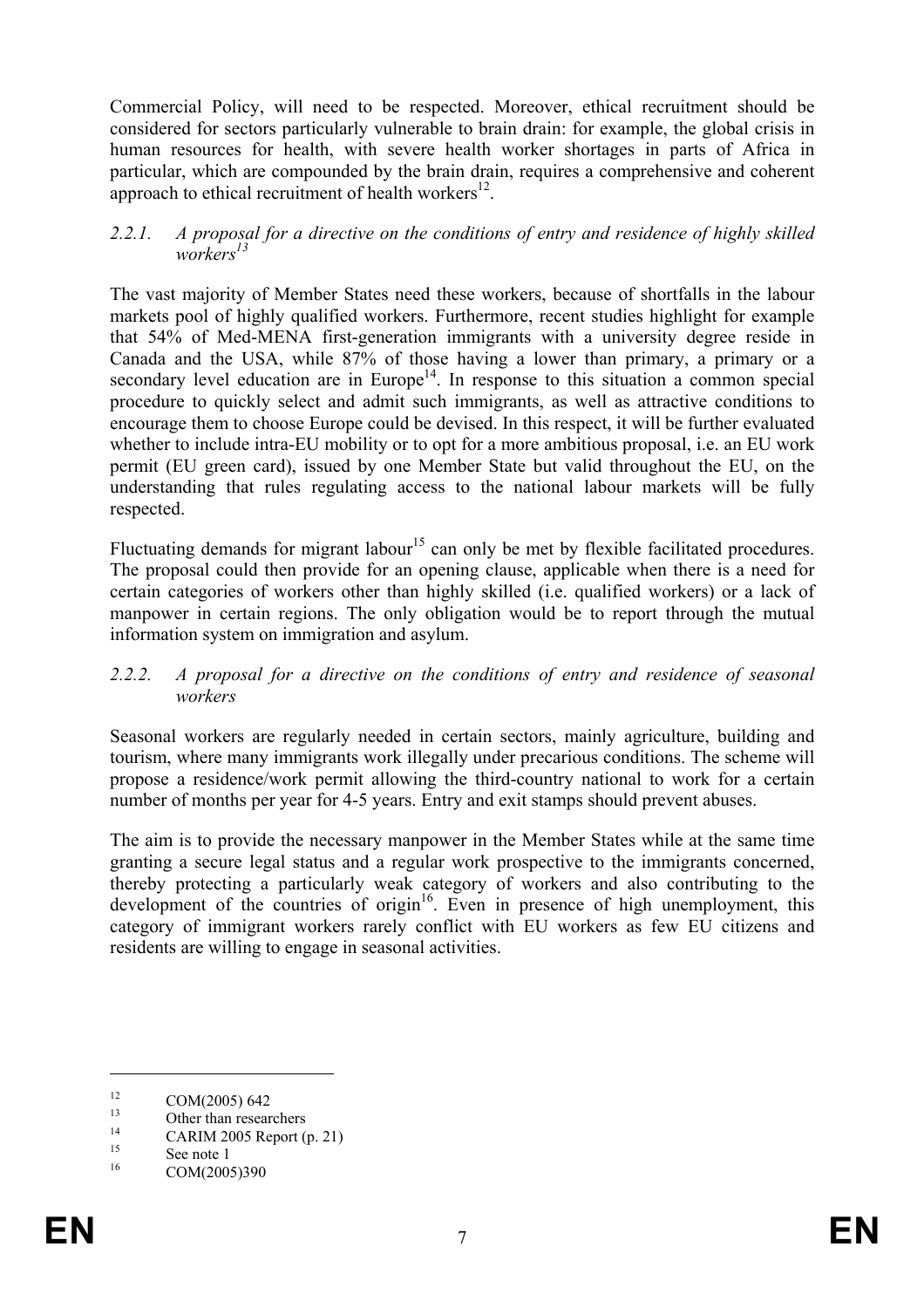#### *2.2.3. A proposal for a directive on the procedures regulating the entry into, the temporary stay and residence of Intra-Corporate Transferees (ICT)*

This scheme will set out common procedures to regulate the entry into, temporary stay and residence in the EU of ICT. These procedures will be without prejudice to international commitments entered into by the EC or by the EC and its Member States. In order to enable the reallocation of international companies' key personnel and specialists within Europe, intra-EU mobility of ICT should also be addressed, as it would be a clear added value of the EU intervention.

#### *2.2.4. A proposal for a directive on the conditions of entry and residence of remunerated trainees*

This is a particular category of persons in training for which no common rules exist (unlike for unremunerated trainees<sup>17</sup>): it is therefore important to fill in this legislative gap. Allowing third-country nationals to acquire skills and knowledge through a period of training in Europe can be a way to encourage brain circulation, beneficial for both the sending and receiving country. Safeguards will be necessary to avoid abuses, i.e. trainees who are in reality underpaid temporary workers.

# **2.3. Other legislative measures**

All legal immigration and asylum directives contain provisions regulating access to work for the third-country nationals concerned<sup>18</sup>. After evaluation, proposals for amendment could be put forward with a view to achieving further harmonisation, even before the mid-term review foreseen in the respective texts.

#### **3. KNOWLEDGE BUILDING AND INFORMATION**

Consulted stakeholders clearly stressed the added value of EU action to ensure a better access to, exchange and dissemination of information on various aspects of migration. They also acknowledged the importance of fostering policy debate and knowledge building. Hence, a number of tools will be developed in the next years, to achieve a substantial improvement in access, exchange and co-ordination of available information. The list of actions presented is not exhaustive, complementary activities may be envisaged.

# **3.1. Information and policy debate**

An EU Immigration Portal – containing EU policies and acquis, news and information, as well as links with the relevant national websites, the EURES network, the future EU integration website, relevant research results at EU and international level, etc – will be set up by the end of 2007. Specific information campaigns on the EU policies on immigration will be carried out, together with further studies, in particular on job-seekers permits and highly skilled systems.

Targeted EU activities will support the debate and exchange of experiences among stakeholders. The 2006 European Year of Workers Mobility and the 2007 European Year of

 $17 \text{ Directive } 2004/114/\text{EC}$ 

Annex III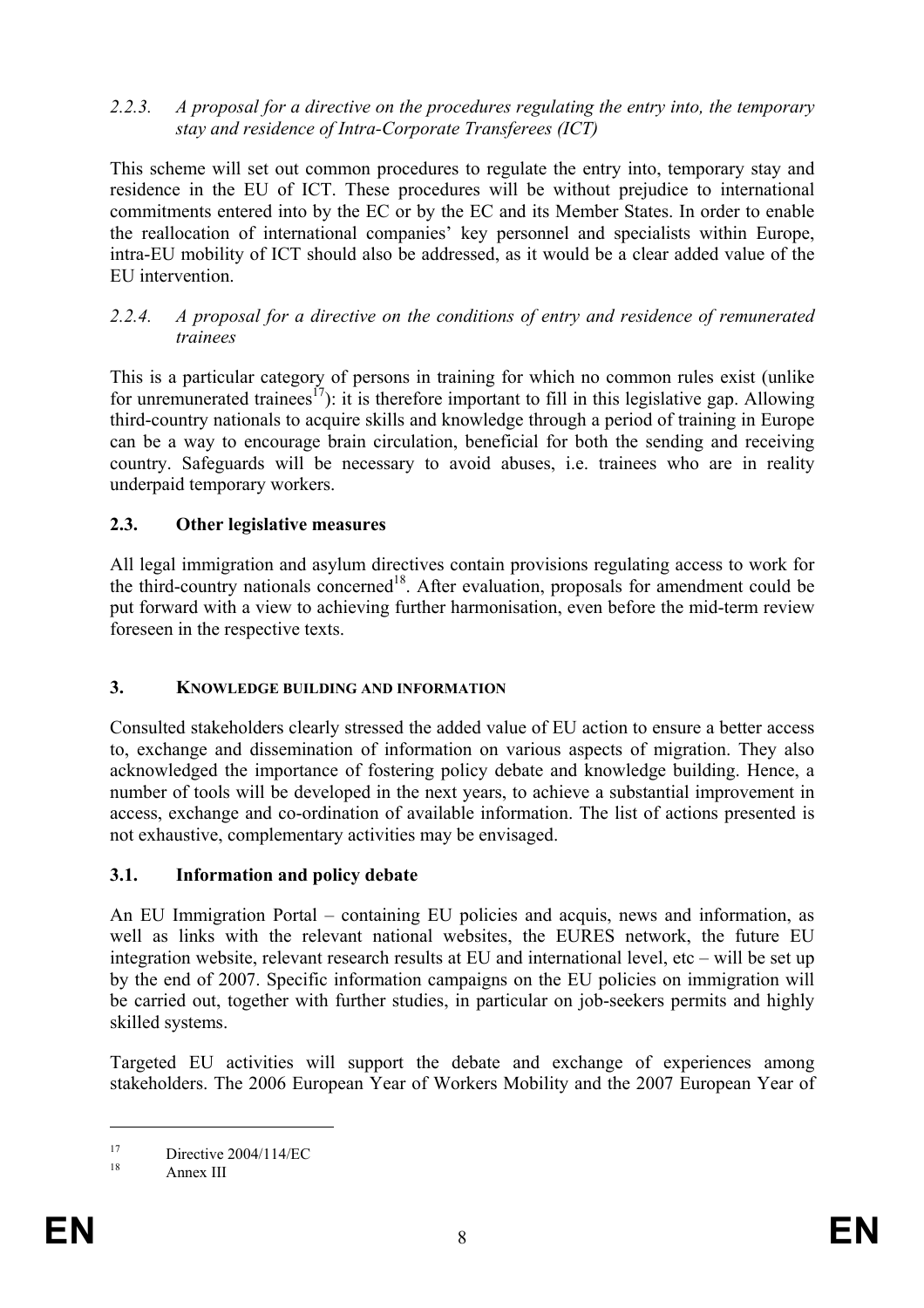Equal Opportunities for All will identify, discuss and address significant issues related to third-country immigrants.

Besides monitoring the implementation of the existing legal instruments, the Commission will support national and EU level awareness raising, information and training initiatives.

### **3.2. The European Job Mobility Portal (EURES)**

The consultation process highlighted that the services provided via the European Job Mobility Portal and the EURES<sup>19</sup> network to foster mobility of EU nationals could also support the management of economic immigration of third-country nationals. In this context, the forthcoming revision of the EURES Guidelines will provide a relevant framework to adapt and expand services made available via the portal, to respond to some of the information needs examined above (e.g. provide regular information on employment opportunities in Europe, EU labour market trends, etc), optimising synergies with the future EU immigration portal and the European Researchers' Mobility portal<sup>20</sup>. The new Guidelines 2007-2010 will provide a medium-term horizon to implement the necessary adaptations.

### **3.3. The European Migration Network (EMN)**

EMN goal was to provide the EC, its Member States and in the longer term the general public, with objective, reliable and comparable information on migration and asylum<sup>21</sup>. The analysis of the results of the public consultation on the Green Paper on the future of the  $EMN<sup>22</sup>$  will identify the future priorities, develop adequate structures and take the necessary steps to ensure the satisfactory delivery of results, in order to improve available information. A reflection on how to better streamline the various present and future EC networks and sources of information on migration will be carried out in this context.

#### **4. INTEGRATION**

The 2003 Communication on *Immigration, Integration and Employment* stressed that access to the labour market is crucial for the integration of third-country nationals. The 2005 Communication on *a Common Agenda for Integration*, which the Commission will actively follow up, put forward a framework for the integration of third-country nationals in the EU. The orientations contained in this Communication have been supported by the Council in its conclusions on a common agenda for integration adopted in December 2005.

As integration cuts across various fields, including employment, urban policies and education, the Commission will ensure joint efforts to coherently reflect integration priorities across a range of policies. Among measures recommended in various relevant areas<sup>23</sup> are reinforcing of the capacity of introduction programmes and activities for legal immigrants and their dependants. They should include information packages for newly arrived economic immigrants, as well as language and civic orientation courses aimed at ensuring that

<sup>&</sup>lt;sup>19</sup> http://europa.eu.int/eures<br>
<sup>20</sup> http://europa.eu.int/eracareers<br>
<sup>21</sup> Laeken European Council

 $\frac{22}{23}$  COM(2005)606

For details: COM(2005)389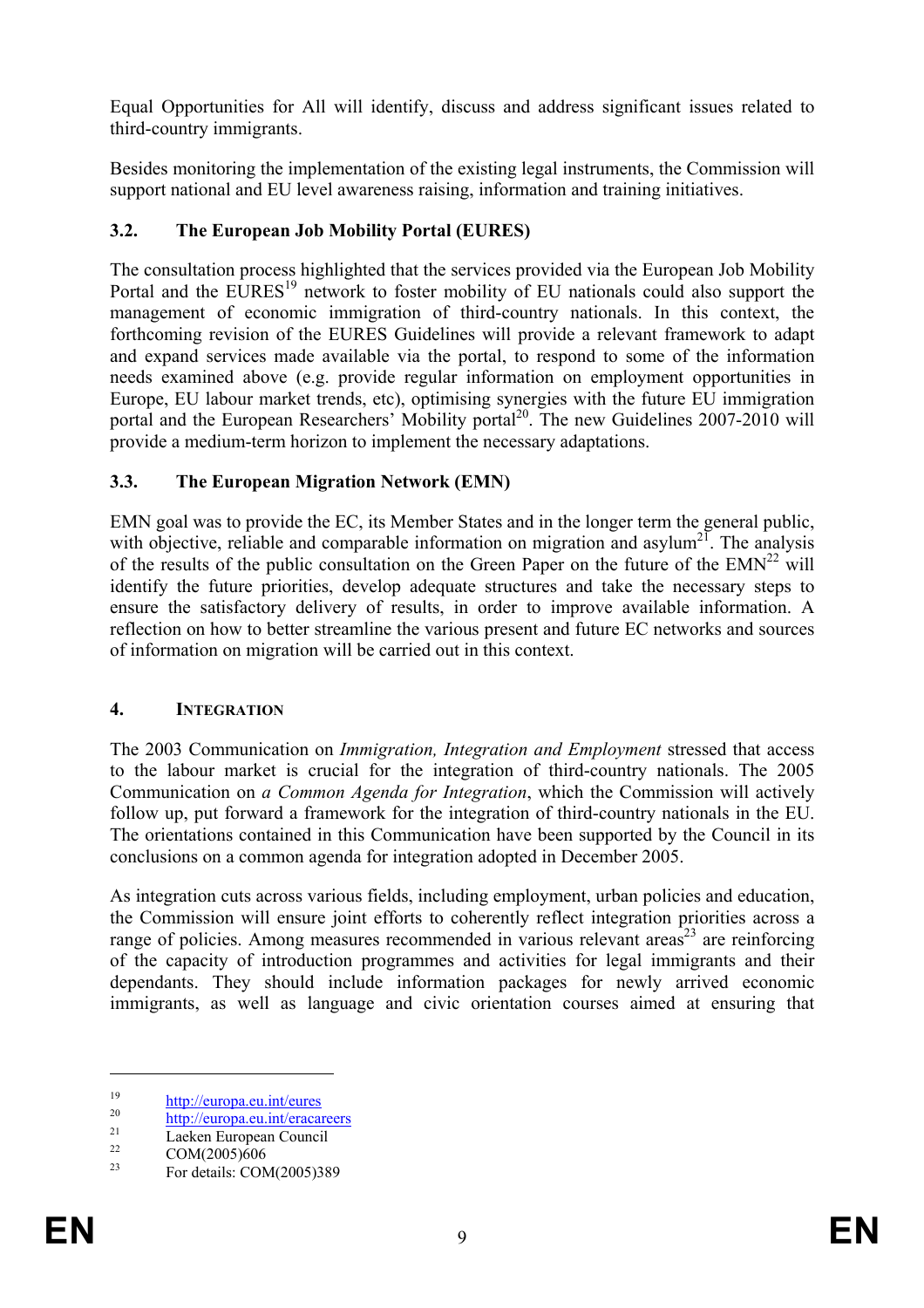immigrants understand, respect and benefit from common European and national values. Education, training and cultural initiatives will continue to support integration processes.

The EU assists Member States' integration policies via financial instruments, such as the Preparatory Actions for integration of third-country nationals INTI. Under the financial perspectives 2007-2013, the Commission proposed a new targeted solidarity instrument, the European Fund for the Integration of third-country nationals. Its objectives – complementary to the European Social Fund (ESF) – are related to challenges identified with respect to thirdcountry nationals, and are based on Common Basic Principles on Integration agreed by JHA Council in November 2004.

A specific priority of the draft ESF regulation for 2007-2013 is to increase immigrants' participation in employment and strengthen their social integration. In this respect, the Commission intends to give particular attention to ensure that effective action and adequate resources are devoted to this priority. The negotiation of the Strategic National Frameworks – and corresponding operational programmes – will be the institutional vehicle to ensure that in the coming years EU funds will be effectively used for this purpose. The European Regional Development Fund may also support certain integration measures.

# **5. COOPERATION WITH COUNTRIES OF ORIGIN**

A clear outcome of the consultation was the need to enhance collaboration with third countries on economic migration and to develop initiatives offering "win-win" opportunities to countries of origin and destination and to labour immigrants. One possible action is monitoring migration of skilled workers from developing countries to the EU so as to identify sectors and countries of origin subject to significant brain drain. Discussions within the EU and with these countries should take place to seek possible solutions. Furthermore, the Commission, mindful of the importance of providing more comprehensive information in the Countries of origin on the possibilities and conditions for legal immigration to the EU, intends to take the necessary steps to enlarge the sources of information presently available.

Other initiatives could be put forward in the following areas and the EU may provide adequate financial support where possible.

# **5.1. Instruments to support circular and return migration**

The Communication on *Migration and development* highlighted the importance of facilitating return migration and circular migration. Its follow-up – also by specific measures – can contribute significantly to the development of an EU economic migration policy. The Directive on the status of long-term residents already offers interesting possibilities, such as the possibility for Member States to allow returning migrants to retain this status for longer than the one year period provided for in Art. 9. Feasibility studies are foreseen on possible new measures, i.e. long-term multi-entry visas for returning migrants or the possibility for former migrants to be given priority and obtain a new residence permit for further temporary employment in the former host country under a simplified procedure. In this respect, an EU database of third country nationals having left the EU at the expiration of their temporary residence/work permit could be set up. A feasibility/opportunity analysis of such database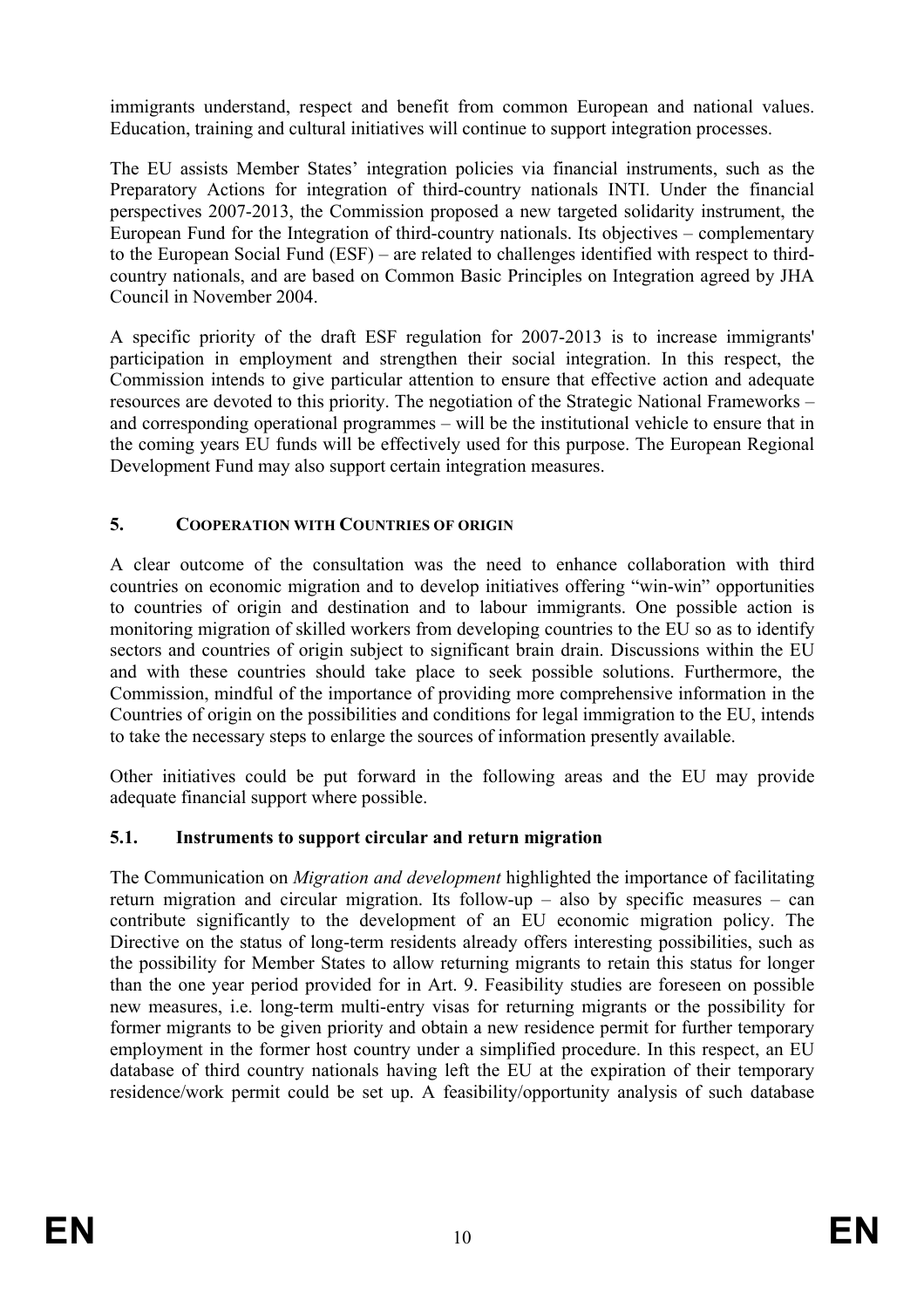could for example be included in the impact assessment that should be carried out for the entry-exit system $^{24}$ .

Furthermore, the EU should actively pursue efforts to design temporary migration schemes that could help maximise benefits for all interested parties, i.e. responding to labour needs in Member States while contributing, through eventual return, to the development of countries of origin and offering skills and other gains to participating migrants.

Arrangements on managed temporary and circular migration will be included in some of the specific instruments (§ 2.2).

### **5.2. Training in the countries of origin**

Irrespective of pre-departure integration measures, professional training and linguistic courses in the country of origin could help immigrants to develop skills and better adjust to the labour needs in the EU, thus facilitating their opportunities to find legal employment. The political opportunity and the technical/financial feasibility of supporting with EC funding the establishment of adequate training structures under the responsibility of the local authorities and/or of non-governmental actors will be closely explored.

Whatever the actions taken, the admission of a worker should not be conditional on the attendance of such courses, even though facilitations could be envisaged.

### **6. CONCLUSION**

With this Policy Plan, the Commission fulfils the mandate of The Hague Programme and responds to the ideas and suggestions put forward during the public consultation. Precise measures will be proposed in the next four years and additional studies and analysis will be carried through (see Annex I). Further discussions and consultations with experts from Member States, social partners and other relevant stakeholders will take place in due time.

<sup>&</sup>lt;sup>24</sup> COM(2005)597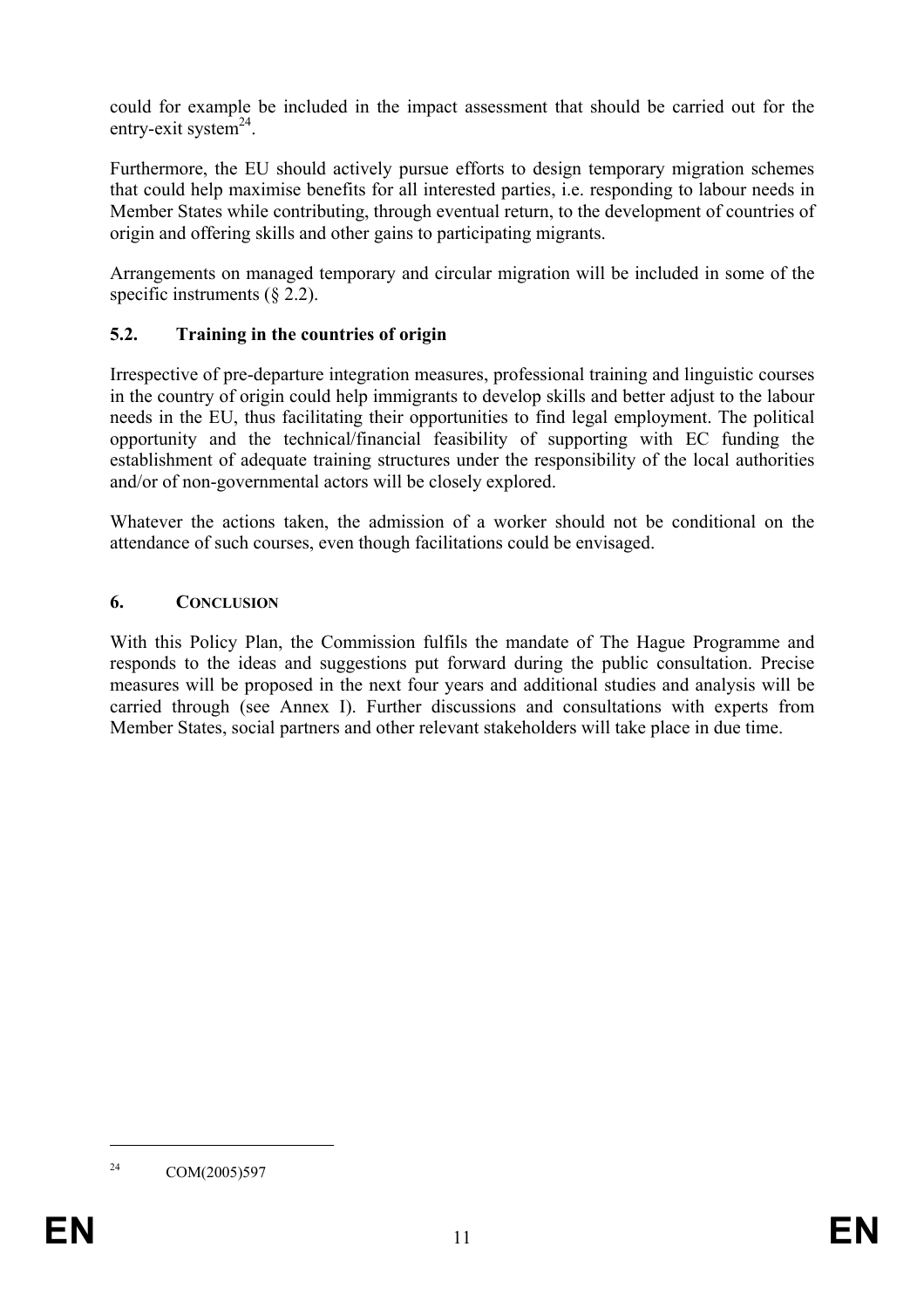#### **ANNEXES**

#### **I. Roadmap for the proposed measures**

This roadmap should be considered as indicative and not exhaustive, as other actions may be scheduled in the coming years. It gives an overview of the Commission's intentions, but its implementation will depend, amongst other things, on the necessary preliminary work – including impact assessments and consultations – to be carried out before putting forward the concrete proposals, as explained in the main text of the policy plan on legal migration.

| Year | <b>Policy</b><br>Plan<br>section | <b>Actions envisaged</b>                                                                                                                                                                                                                                                                                                                                 |
|------|----------------------------------|----------------------------------------------------------------------------------------------------------------------------------------------------------------------------------------------------------------------------------------------------------------------------------------------------------------------------------------------------------|
| 2006 | 2.                               | Discussion with and consultation of the relevant experts (from Member<br>States, the other EU institutions and international organisations, social<br>partners, civil society, etc) in preparation of the possible legislative<br>instruments for the entry and residence of third-country nationals (will<br>continue throughout the 2006-2009 period). |
|      | 3.1.                             | - Research studies and dissemination of available results (will continue<br>throughout the 2006-2009 period), in particular studies on job-seekers<br>permits and on highly skilled schemes, including the creation of a<br>possible EU green card system (for 2006);                                                                                    |
|      |                                  | - Activities under the umbrella of the European Year of Workers Mobility                                                                                                                                                                                                                                                                                 |
|      |                                  | - Feasibility analysis and possibly pilot phase of the EU migration portal.                                                                                                                                                                                                                                                                              |
|      | 3.2.                             | Development of the new EURES Guidelines                                                                                                                                                                                                                                                                                                                  |
|      | 3.3.                             | - Analysis of the contributions to the Green Paper on the Future of the<br>European Migration Network (EMN), adopted in 2005, and selected<br>expert meeting (March 2006);                                                                                                                                                                               |
|      |                                  | - Depending on the outcome of the public consultation: decision on the<br>future of EMN and, if it is to be maintained, adoption by the Commission<br>of a proposal to provide a legal base for the network (second half of<br>2006).                                                                                                                    |
|      | 4.                               | - Implementation of measures for integration via the ESF (will continue<br>throughout the $2006-2009$ period);                                                                                                                                                                                                                                           |
|      |                                  | - Annual call for proposals for preparatory actions for integration of third-<br>country nationals INTI. INTI should be followed by the European Fund<br>for the Integration of third-country nationals proposed by the Commission<br>under the financial perspectives 2007-2013;                                                                        |
|      |                                  | - Handbook on integration for policy-makers and practitioners – second                                                                                                                                                                                                                                                                                   |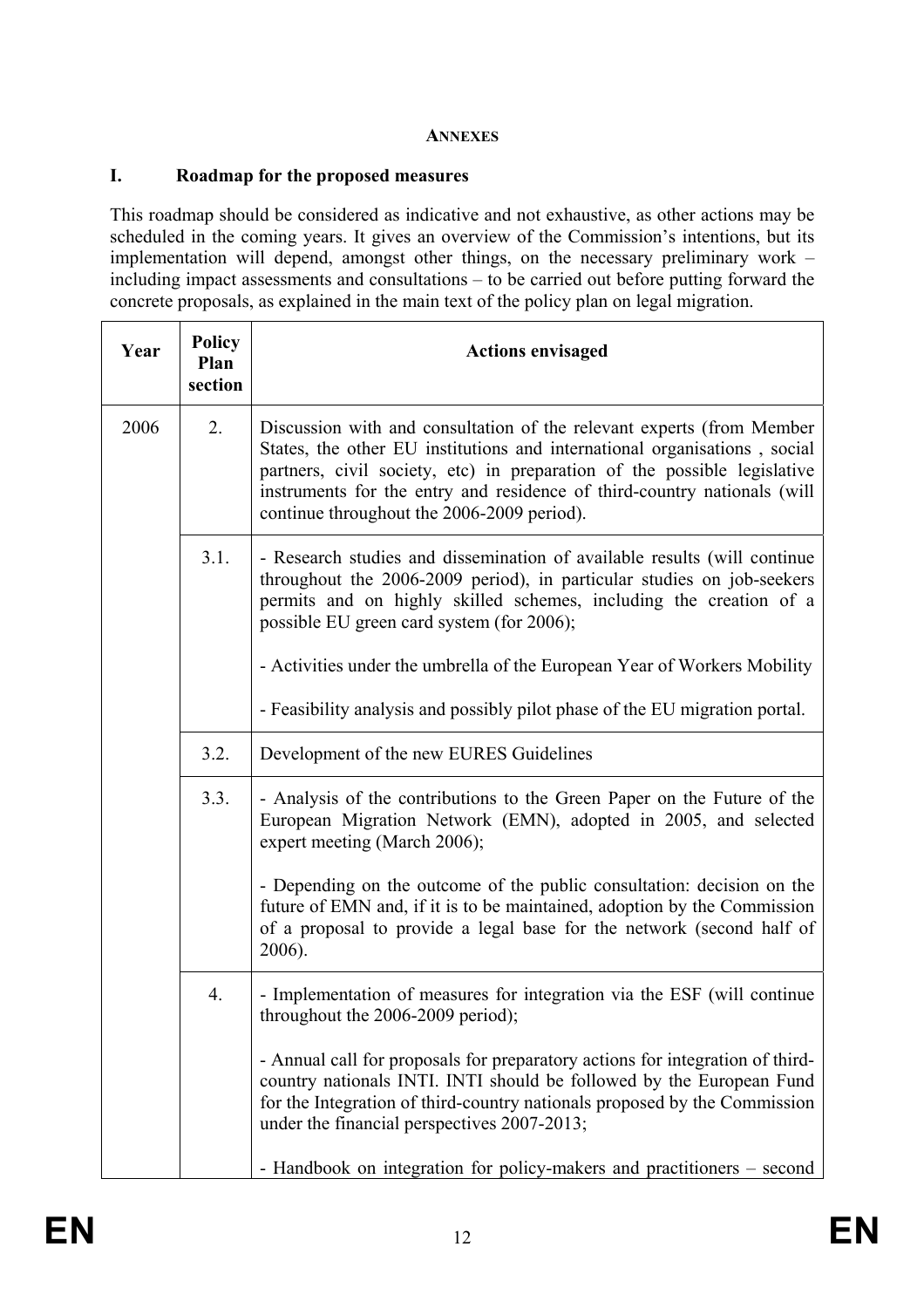|      |        | edition, covering also integration in the labour market;                                                                                                                                                                                                                                                                                                       |
|------|--------|----------------------------------------------------------------------------------------------------------------------------------------------------------------------------------------------------------------------------------------------------------------------------------------------------------------------------------------------------------------|
|      |        |                                                                                                                                                                                                                                                                                                                                                                |
|      |        | - Integration website: pilot phase. It will also contain best practice in the<br>area of integration in the labour market.                                                                                                                                                                                                                                     |
|      | 5.     | - With a view to foster and facilitate circular migration, analysis of the<br>transposition and implementation in particular of Art. 9 of Council<br>directive 2003/109/EC (long-term residents) by the Member States (to be<br>continued in 2007);                                                                                                            |
|      |        | - Feasibility studies on long-term multi-entry visas and on how to<br>effectively implement circular migration.                                                                                                                                                                                                                                                |
|      |        | - Availability of financial support under EU financial instruments for pilot<br>projects for the creation of training structures in the countries of origin<br>(from 2006).                                                                                                                                                                                    |
| 2007 | 2.1.   | - Presentation by the Commission of proposals for the framework                                                                                                                                                                                                                                                                                                |
|      | 2.2.1. | directive and for the directive on the conditions of entry and residence of<br>highly skilled workers (negotiations in Council will start in 2007 and, if<br>necessary, continue in 2008).                                                                                                                                                                     |
|      | 2.3.   | Starting a process of reflection on the revision of existing directives based<br>on the actual implementation by the Member States, including discussion<br>with the relevant stakeholders (will be carried out throughout the period<br>according to the transposition date of the different measures).                                                       |
|      | 3.1.   | Activities under the umbrella of the European Year of Equal<br>Opportunities;                                                                                                                                                                                                                                                                                  |
|      |        | - Launch of information campaigns explaining the EU policies on<br>immigration (continuation in the following years);                                                                                                                                                                                                                                          |
|      |        | Setting-up of an operational EU migration portal (end of 2007).                                                                                                                                                                                                                                                                                                |
|      | 3.2.   | - Adaptation of the EURES portal.                                                                                                                                                                                                                                                                                                                              |
|      | 3.3.   | - Depending on the outcome of 2006 consultation: start-up of 'new' EMN,<br>i.e. with legal basis and new structure resulting from the Green Paper<br>consultation and legal basis procedure, definition of longer term priorities<br>(for next two years) and further consolidation and active incorporation of<br>representatives from all the Member States. |
|      | 4.     | European Integration Forum to bring together a range of stakeholders at<br>EU level, including social partners and local authorities.                                                                                                                                                                                                                          |
|      | 5.     | - Feasibility of a system to monitor migration of skilled workers from<br>developing countries to the EU with a view to identifying significant<br>cases of brain drain;                                                                                                                                                                                       |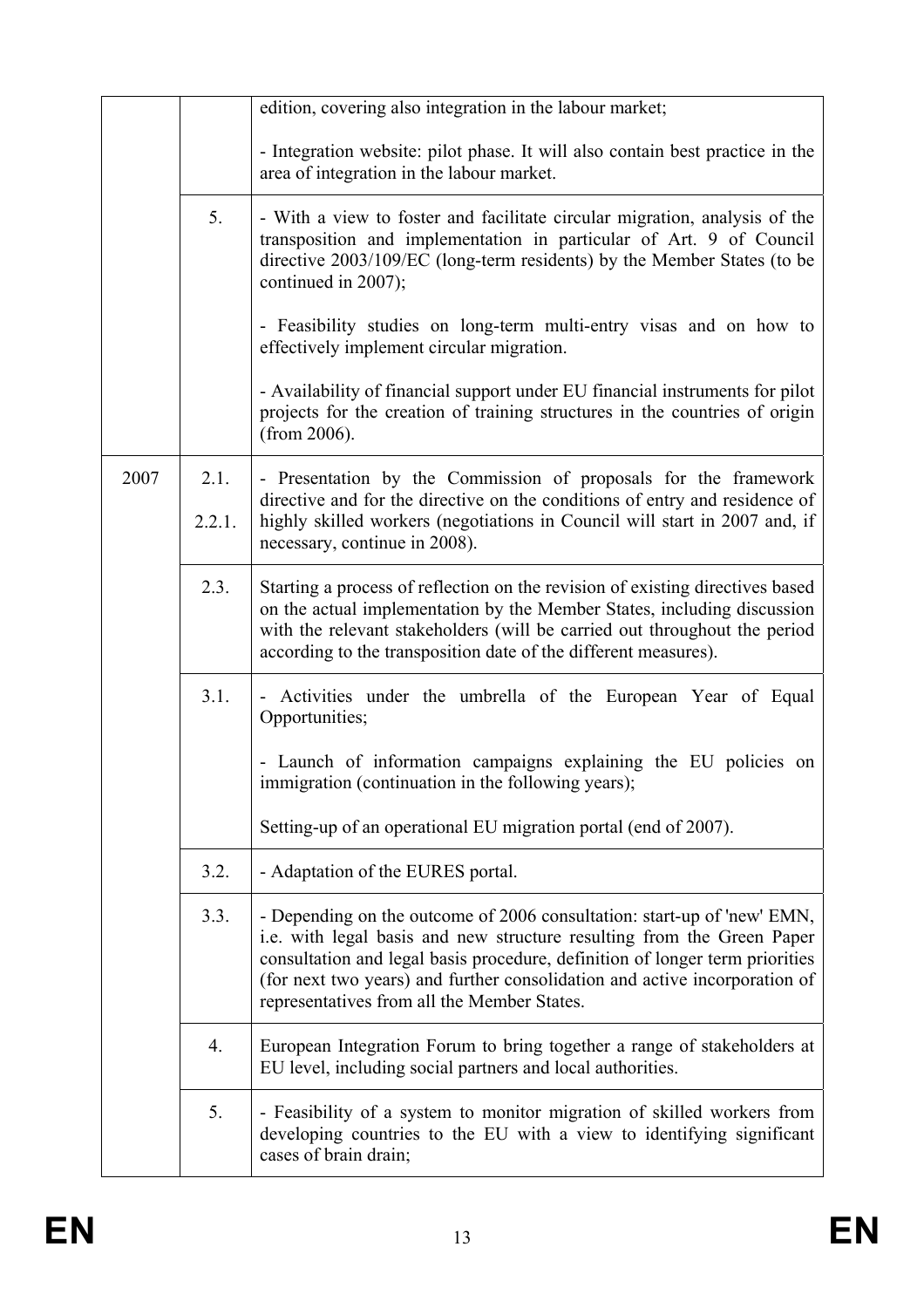|      |        | - Feasibility of workable temporary migration schemes, including<br>incentives to foster the voluntary return of migrants;                                                         |
|------|--------|------------------------------------------------------------------------------------------------------------------------------------------------------------------------------------|
|      |        | - Feasibility/opportunity analysis of the database of third-country<br>nationals having left the EU at the end of their temporary residence/work<br>permit ("returnees database"); |
|      |        | - Conference with the Member States, third-countries and other relevant<br>stakeholders on how to concretely encourage and develop brain<br>circulation and return migration.      |
| 2008 | 2.2.2  | - Presentation by the Commission of a proposal for a directive on the<br>conditions of entry and residence of seasonal workers.                                                    |
|      | 2.3.   | Proposals for amendments of the existing directives, where necessary and<br>based on the 2007 analysis and consultations (could continue in 2009 and<br>after).                    |
|      | 3.2.   | Follow-up activities on the EURES portal.                                                                                                                                          |
|      | 4.     | - Impact assessment on the implementation of measures to support<br>integration via the ESF and, if necessary, via other Community<br>instruments;                                 |
|      | 5.     | - Setting up of a system to monitor migration of skilled workers from<br>developing countries to the EU with a view to identifying significant<br>cases of brain drain;            |
|      |        | - Based on the 2007 feasibility analysis, possible proposal for setting up<br>the "returnees database".                                                                            |
| 2009 | 2.2.3. | - Presentation by the Commission of two proposals for a directive on the<br>procedures regulating the entry into, temporary stay and residence of                                  |
|      | 2.2.4  | intra-corporate transferees and on the conditions of entry and residence of<br>remunerated trainees;                                                                               |
|      | 5.     | Based on preceding studies and feasibility analysis, possible<br>presentation of proposals for concretely support circular and return<br>migration.                                |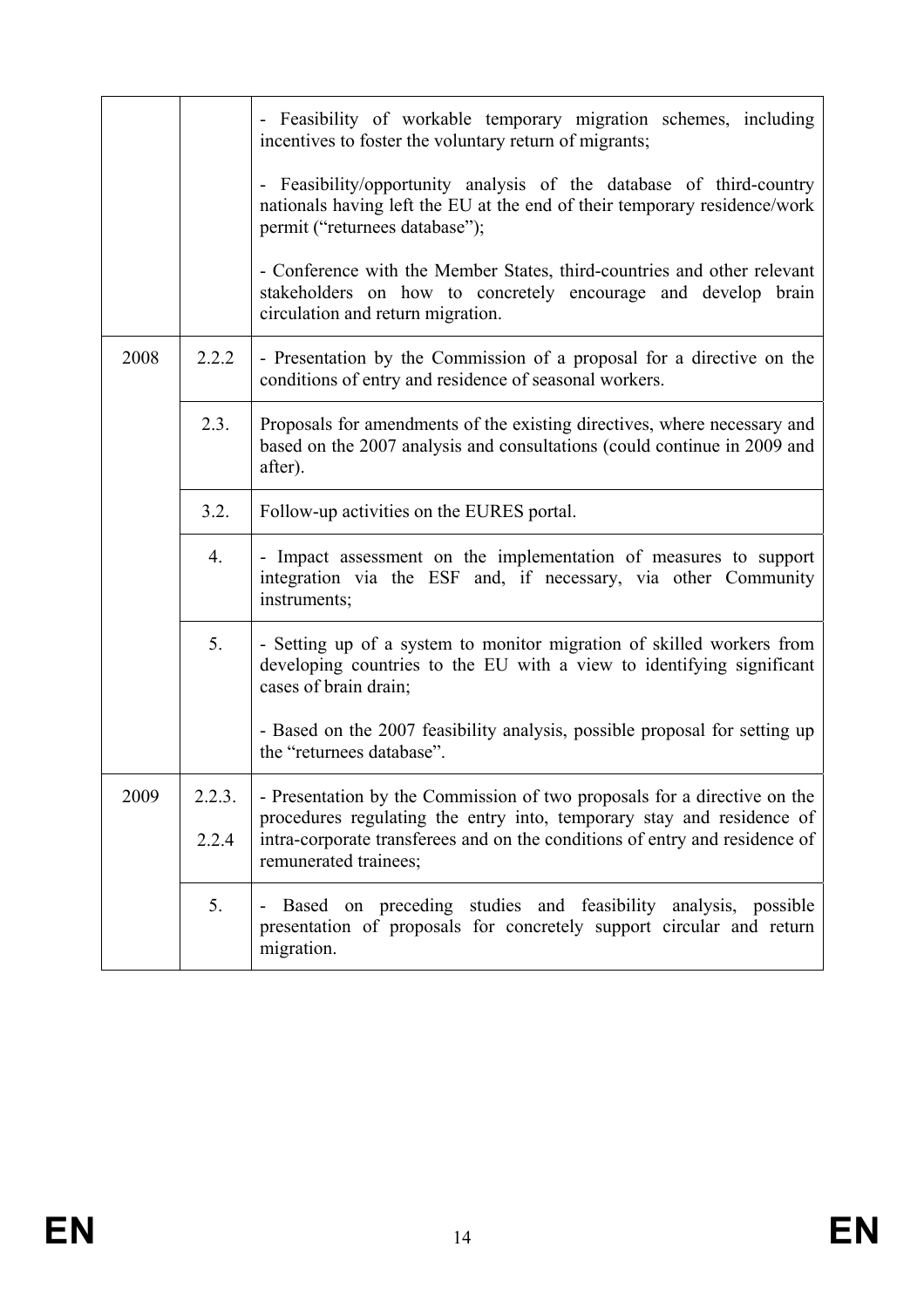# **II. Bibliography**

The following bibliography contains the full reference of the documents and legislative instruments and proposals quoted in the Policy Plan, together with other documents which are considered of relevance for the issues discussed in the text. It must nevertheless not be considered as exhaustive of the literature/instruments existing in this field.

# *A. Article 63 of the EC Treaty*:

"The Council […] shall adopt:

[…]

3. measures on immigration policy within the following areas:

(a) conditions of entry and residence, and standards on procedures for the issue by Member States of long-term visas and residence permits, including those for the purpose of family reunion,

(b) illegal immigration and illegal residence, including repatriation of illegal residents;

4. measures defining the rights and conditions under which nationals of third countries who are legally resident in a Member State may reside in other Member States.

Measures adopted by the Council pursuant to points 3 and 4 shall not prevent any Member State from maintaining or introducing in the areas concerned national provisions which are compatible with this Treaty and with international agreements. […]"

- *B. Legislative instruments and proposals:*
- (1) Council Directive 2005/71/EC of 12 November 2005 on a specific procedure for admitting third-country nationals for purposes of scientific research;
- (2) Council Recommendation 2005/762/EC of 12 October 2005 to facilitate the admission of third-country nationals to carry out scientific research in the European Community;
- (3) Recommendation 2005/761/EC of the European Parliament and of the Council of 28 September 2005 to facilitate the issue by the Member States of uniform short-stay visas for researchers from third countries travelling within the Community for the purpose of carrying out scientific research;
- (4) Proposal for a Council Decision on the establishment of a mutual information procedure concerning Member States' measures in the areas of asylum and immigration, COM(2005)480 final;
- (5) Proposal for a Regulation of the European Parliament and of the Council on Community statistics on migration and international protection, COM(2005)375 final;
- (6) Council Decision of 12 July 2005 on guidelines for the employment policies of the Member States, OJ L 205 of 06.08.2005 (New Lisbon Agenda).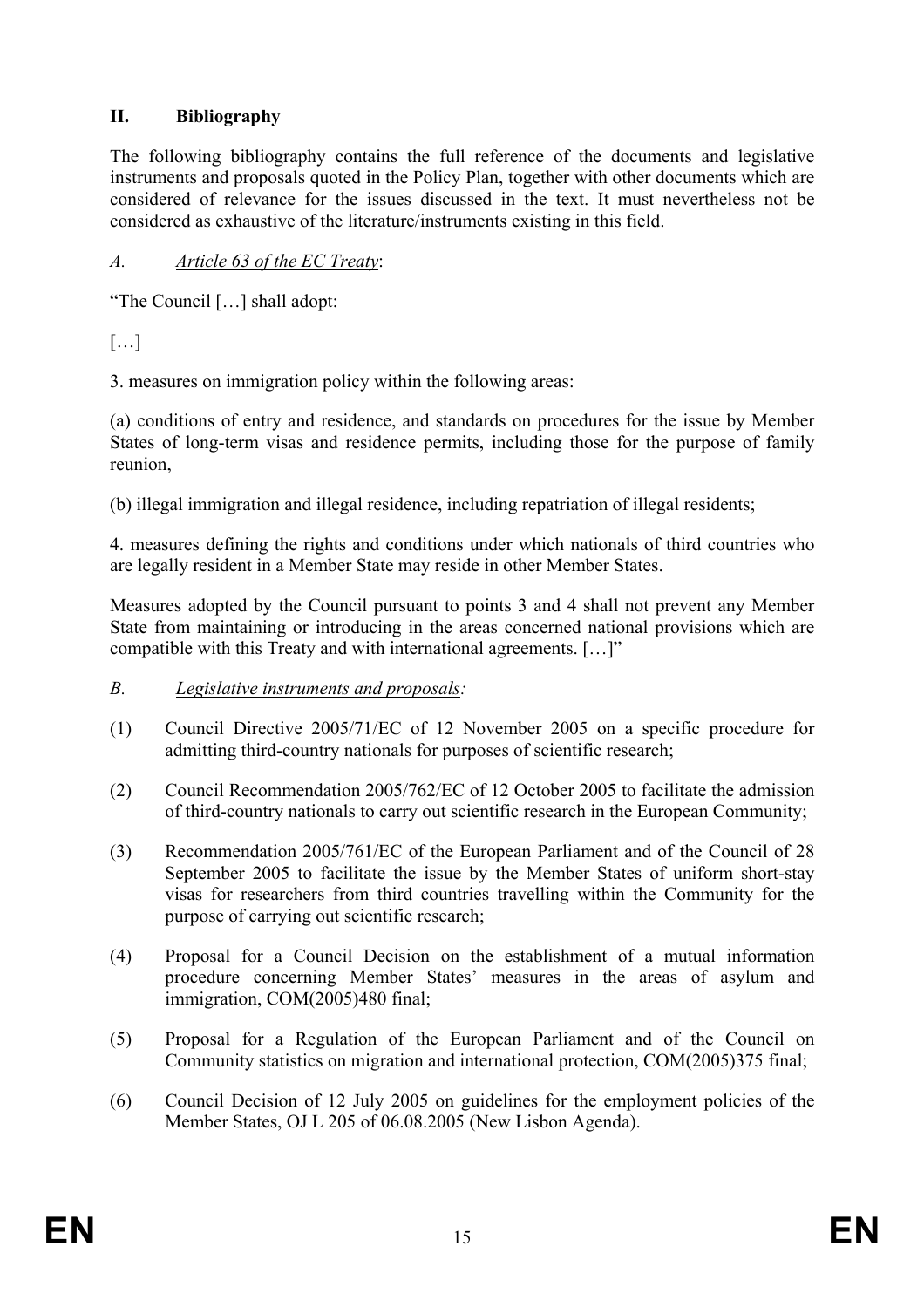- (7) Council Directive 2004/114/EC of 13 December 2004 on the conditions of admission of third-country nationals for the purposes of studies, pupil exchange, unremunerated training or voluntary service (applicable as of 12 January 2007);
- (8) Council Directive 2003/109/EC of 25 November 2003 concerning the status of thirdcountry nationals who are long-term residents (applicable as of 26 January 2006)
- (9) Council Directive 2003/86/EC of 22 September 2003 on the right to family reunification (applicable as of 3 October 2005);
- (10) Council Regulation (EC) No 859/2003 of 14 May 2003 extending the provisions of Regulation (EEC) No 1408/71 and Regulation (EEC) No 574/72 to nationals of third countries who are not already covered by those provisions solely on the ground of their nationality;
- (11) Proposal for a Council Directive on the conditions of entry and residence of thirdcountry nationals for the purpose of paid employment and self-employed economic activities (COM(2001)386);
- (12) Council Directive 2000/43/EC of 29 June 2000 implementing the principle of equal treatment between persons irrespective of racial or ethnic origin;
- (13) Council Directive 2000/78/EC of 27 November 2000 establishing a general framework for equal treatment in employment and occupation;
- (14) Council Resolution of 20 June 1994 on limitations on the admission of third-country nationals to the territory of the Member States for employment;
- (15) Council Resolution of 30 November 1994 relating to the limitations admission of third-country nationals to the territory of the Member States for the purpose of pursuing activities as self-employed persons;
- (16) Council Regulation (EEC) n°1612/1968 on freedom of movement for workers (in particular, article 19(2) for the "Community preference").
- *C. Commission Communications:*
- (1) Communication from the Commission on *EU/EC Strategy for Action on the Crisis in Human Resources for Health in Developing Countries*, COM(2005) 642;
- (2) Communication from the Commission on *Priority actions for responding to the challenges of migration: first follow up to Hampton Court*, COM(2005)621 final;
- (3) Green paper on *The future of the European migration network*, COM(2005)606 final;
- (4) Communication from the Commission on *Improved effectiveness, enhanced interoperability and synergies among European databases in the area of Justice and Home Affairs*, COM(2005)597 final;
- (5) Communication from the Commission on *European values in the globalised world: Contribution of the Commission to the October Meeting of Heads of State and Government*, COM(2005)525 final;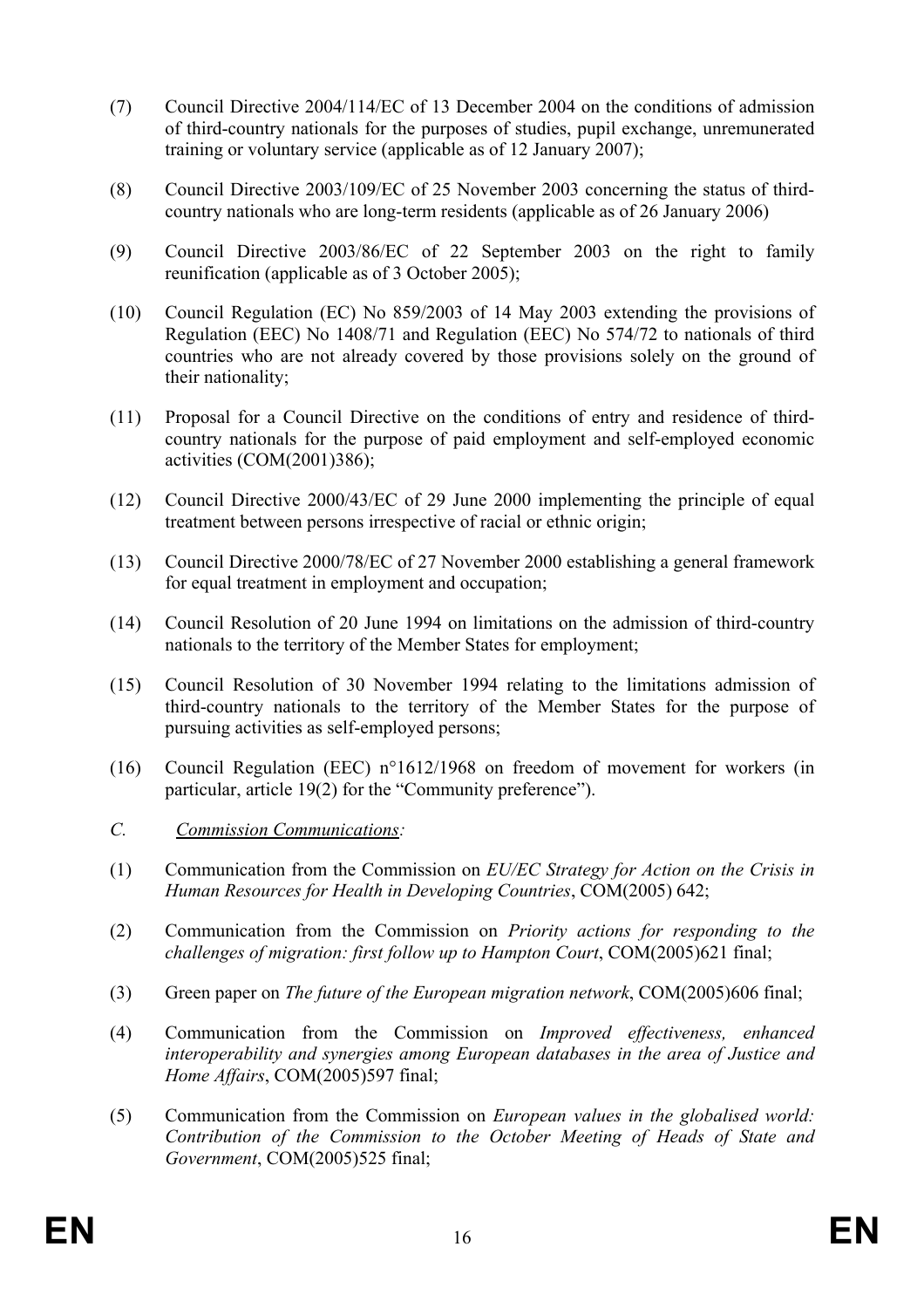- (6) Communication from the Commission on *A Common Agenda for Integration: Framework for the Integration of Third-Country Nationals in the European Union*, COM (2005)389 final;
- (7) Communication from the Commission on *Migration and Development: Some concrete orientations*, COM (2005)390 final;
- (8) Green Paper on *Confronting demographic change: a new solidarity between the generations*, COM(2005)94 final;
- (9) Green Paper on *An EU approach to managing economic migration*, COM(2004)811 final;
- (10) Communication from the Commission *Study on the links between legal and illegal immigration*, COM (2004)412 final;
- (11) *First Annual Report on Migration and Integration*, COM(2004)508 final;
- (12) Communication from the Commission on *Immigration, integration and employment*, COM(2003)336 final;
- (13) Communication from the Commission on *Integrating migration issues in the EU relations with third countries*, COM(2002)703 final;
- (14) Communication from the Commission on *A Community immigration policy*, COM(2000)757 final;
- *D. Eurostat publications and statistics:*
- (1) Eurostat, Euro-indicators, news release, 141/2005 of 4 November 2005, *Unemployment data of September 2005* (http://epp.eurostat.cec.eu.int/pls/portal/docs/PAGE/PGP\_PRD\_CAT\_PREREL/PGE\_ CAT\_PREREL\_YEAR\_2005/PGE\_CAT\_PREREL\_YEAR\_2005\_MONTH\_11/3- 04112005-EN-BP.PDF).
- (2) Eurostat, Statistics in Focus, Population and Social Conditions, 15/2005, *Population in Europe 2004 – First results* (http://epp.eurostat.cec.eu.int/cache/ITY\_OFFPUB/KS-NK-05-015/EN/KS-NK-05-015-EN.PDF).
- (3) Eurostat, news release, STAT/05/48 of 8 April 2005, *Population projections 2004- 2050* (http://epp.eurostat.cec.eu.int/pls/portal/docs/PAGE/PGP\_PRD\_CAT\_PREREL/PGE\_ CAT\_PREREL\_YEAR\_2005/PGE\_CAT\_PREREL\_YEAR\_2005\_MONTH\_04/3-08042005-EN-AP.PDF).
- *E. Studies and other documents:*
- (1) Council Conclusions on *A Common Agenda for Integration*, Council Document 14390/05 of 1-2 December 2005;
- (2) European Commission, *The 2005 EPC projections of age-related expenditure (2004- 2050) for the EU-25 Member States: underlying assumptions and projection*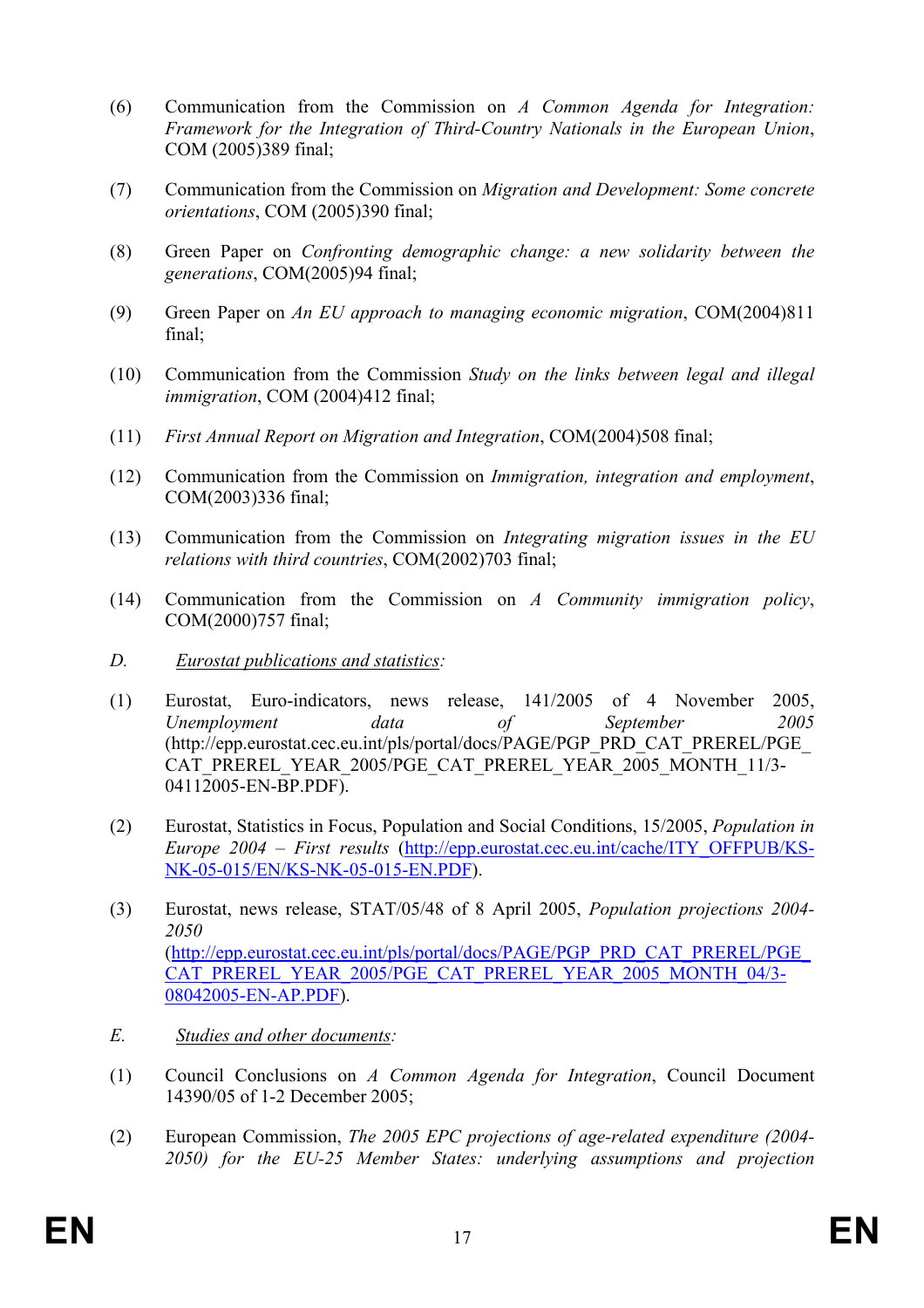*methodologies*, European Economy Special Reports N°19, November 2005 (http://europa.eu.int/comm/economy\_finance/publications/occasional\_papers/2005/oc p19en.pdf);

- (3) European Commission European University Institute CARIM, *Mediterranean Migration – 2005 report*, (http://www.carim.org/Publications/AR2005CARIM.pdf);
- (4) European Commission, DG Justice, Freedom and Security, *Handbook on integration for policy makers and practitioners*, November 2004, written by the Migration Policy Group, Brussels. The handbook can be downloaded from the following address: http://europa.eu.int/comm/justice\_home/doc\_centre/immigration/integration/doc/hand book en.pdf;
- (5) *Common Basic Principles on integration*, Council Document 14615/04 of 19 November 2004;
- (6) Studies on labour migration, Migration Research Group, Hamburg Institute for International Economics (HWWA), Germany; papers prepared for the European Commission, DG Employment and Social Affairs, June 2004, available at: http://europa.eu.int/comm/employment\_social/employment\_analysis/immigr\_new\_stu d\_en.htm. The papers examine best practice regarding recruitment of labour migrants, projecting future labour needs and labour market integration in the European countries as well as in other industrialised countries. They were prepared by experts from the MRG, in cooperation with the Migration Policy Institute, Washington DC;
- (7) *Admission of third-country nationals for paid employment or self-employed activity*, European Commission, Directorate General for Justice and Home Affairs, 2001, ISBN 92-894-1689-0. The study, undertaken by Ecotec Research and Consulting Limited between November 1999 and May 2000, analysed and compared the legal and administrative frameworks in the EU-15 concerning the admission of third-country nationals to the EU Member States for the purposes of paid employment and selfemployment.
- *D. International organisations' studies and documents:*
- (1) Report of the Global Commission on International Migration, *Migration in an interconnected world: New directions for action*, November 2005 (www.gcim.org);
- (2) World Bank report, *International Migration, Remittances and the Brain Drain*, eds. M. Schiff and C. Özden, New York October 2005 (http://econ.worldbank.org/external/default/main?theSitePK=1572893&contentMDK= 20693491&pagePK=64168182&piPK=64168060);
- (3) ILO action plan on migrant workers adopted by the 2004 International Labour Conference(http://www.ilo.org/public/english/protection/migrant/download/ilcmig\_res -eng.pdf);
- (4) International Labour Organisation, *Towards a fair deal for migrant workers in the global economy* (http://www.ilo.org/public/english/standards/relm/ilc/ilc92/pdf/repvi.pdf), Geneva 2004.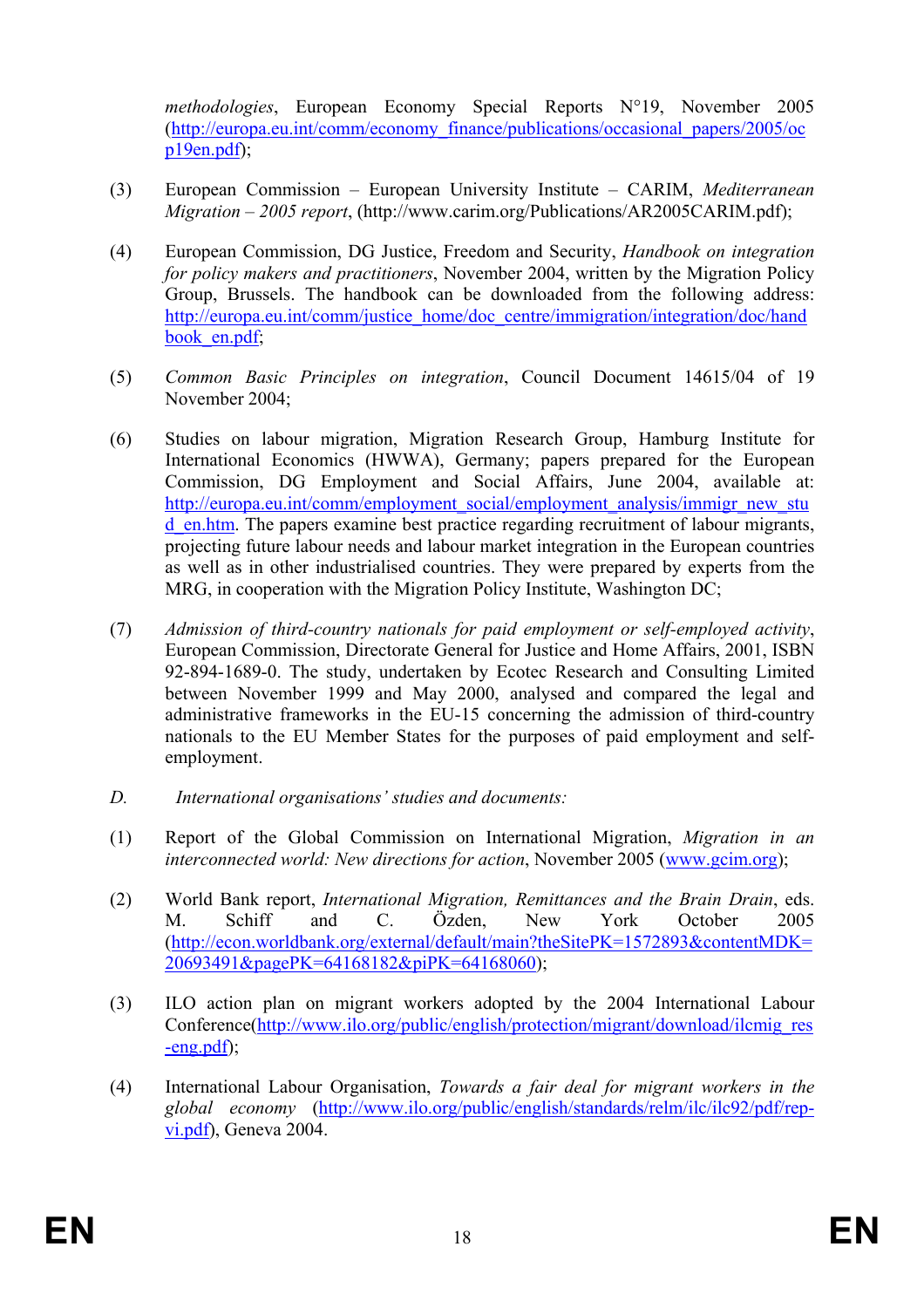# **III. EU acquis concerning the right to work for third-county nationals**

| Directive                                                                                                                                                                                                                                                                                                                                                              | Transposition<br>deadline | Article(s)<br>concerning<br>the right to<br>work | Text of the Article                                                                                                                                                                                                                                                                                                                                                                                                                                                                                                                                                                                                                                                                                                                                                                                                                                                                  |
|------------------------------------------------------------------------------------------------------------------------------------------------------------------------------------------------------------------------------------------------------------------------------------------------------------------------------------------------------------------------|---------------------------|--------------------------------------------------|--------------------------------------------------------------------------------------------------------------------------------------------------------------------------------------------------------------------------------------------------------------------------------------------------------------------------------------------------------------------------------------------------------------------------------------------------------------------------------------------------------------------------------------------------------------------------------------------------------------------------------------------------------------------------------------------------------------------------------------------------------------------------------------------------------------------------------------------------------------------------------------|
| 1. Directive 2001/55/EC<br>on minimum standards<br>giving<br>temporary<br>for<br>protection in the event of<br>a mass influx of displaced<br>persons and on measures<br>promoting a balance of<br>efforts between Member<br>States in receiving such<br>persons and bearing the<br>consequences<br>thereof.<br>Official Journal L 212,<br>07/08/2001 P. 0012 -<br>0023 | 31.12.2002                | 12                                               | The Member States shall authorise, for a period not<br>exceeding that of temporary protection, persons enjoying<br>temporary protection to engage in employed or self-<br>employed activities, subject to rules applicable to the<br>profession, as well as in activities such as educational<br>opportunities for adults, vocational training and practical<br>workplace experience. For reasons of labour market<br>policies, Member States may give priority to EU citizens<br>and citizens of States bound by the Agreement on the<br>European Economic Area and also to legally resident third-<br>country nationals who receive unemployment benefit. The<br>general law in force in the Member States applicable to<br>remuneration, access to social security systems relating to<br>employed or self-employed activities and other conditions<br>of employment shall apply. |
| 2. Directive 2003/9/EC<br>laying down minimum<br>standards<br>for<br>the<br>reception<br>of<br>asylum<br>seekers, Official Journal<br>L 031, 06/02/2003 P.<br>$0018 - 0025$                                                                                                                                                                                            | 6.2.2005                  | 11                                               | 1. Member States shall determine a period of time, starting<br>from the date on which an application for asylum was<br>lodged, during which an applicant shall not have access to<br>the labour market.<br>2. If a decision at first instance has not been taken within<br>one year of the presentation of an application for asylum<br>and this delay cannot be attributed to the applicant, Member                                                                                                                                                                                                                                                                                                                                                                                                                                                                                 |
|                                                                                                                                                                                                                                                                                                                                                                        |                           |                                                  | States shall decide the conditions for granting access to the<br>labour market for the applicant.<br>3. Access to the labour market shall not be withdrawn<br>during appeals procedures, where an appeal against a<br>negative decision in a regular procedure has suspensive<br>effect, until such time as a negative decision on the appeal<br>is notified.                                                                                                                                                                                                                                                                                                                                                                                                                                                                                                                        |
|                                                                                                                                                                                                                                                                                                                                                                        |                           |                                                  | 4. For reasons of labour market policies, Member States<br>may give priority to EU citizens and nationals of States<br>parties to the Agreement on the European Economic Area<br>and also to legally resident third-country nationals.                                                                                                                                                                                                                                                                                                                                                                                                                                                                                                                                                                                                                                               |
| 3. Directive 2003/86/EC<br>on the right to family<br>reunification.<br>Official                                                                                                                                                                                                                                                                                        | 3.10.2005                 | 14                                               | 1. The sponsor's family members shall be entitled, in the<br>same way as the sponsor, to: $()$                                                                                                                                                                                                                                                                                                                                                                                                                                                                                                                                                                                                                                                                                                                                                                                       |
| Journal<br>L<br>251,<br>03/10/2003<br>$P_{\cdot}$<br>$0012 -$<br>0018                                                                                                                                                                                                                                                                                                  |                           |                                                  | (b) access to employment and self-employed activity; $()$<br>2. Member States may decide according to national law the<br>conditions under which family members shall exercise an<br>employed or self-employed activity. These conditions shall<br>set a time limit which shall in no case exceed 12 months,<br>during which Member States may examine the situation of<br>their labour market before authorising family members to<br>exercise an employed or self-employed activity.                                                                                                                                                                                                                                                                                                                                                                                               |
|                                                                                                                                                                                                                                                                                                                                                                        |                           |                                                  | 3. Member States may restrict access to employment or<br>self-employed activity by first-degree relatives in the direct<br>ascending line or adult unmarried children to whom Article<br>$4(2)$ applies.                                                                                                                                                                                                                                                                                                                                                                                                                                                                                                                                                                                                                                                                             |
| 4. Directive 2003/109/EC<br>concerning the status of<br>third-country<br>nationals<br>are<br>long-term<br>who                                                                                                                                                                                                                                                          | 23.1.2006                 | 11                                               | 1. Long-term residents shall enjoy equal treatment with<br>nationals as regards:<br>(a) access to employment and self-employed activity,                                                                                                                                                                                                                                                                                                                                                                                                                                                                                                                                                                                                                                                                                                                                             |
| residents, Official Journal<br>016, 23/01/2004 P.                                                                                                                                                                                                                                                                                                                      |                           |                                                  | provided such activities do not entail even occasional<br>involvement in the exercise of public authority, and                                                                                                                                                                                                                                                                                                                                                                                                                                                                                                                                                                                                                                                                                                                                                                       |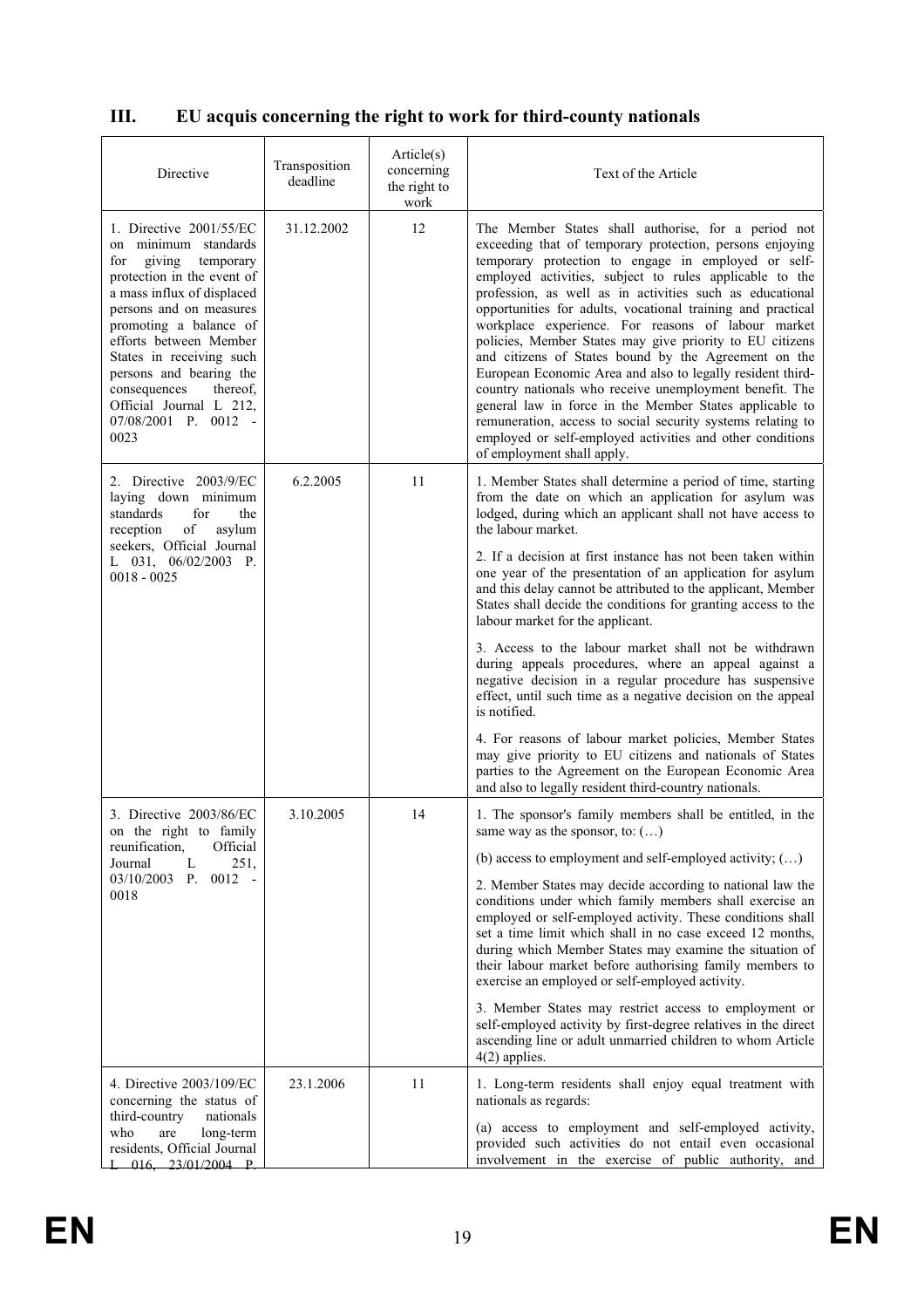| $0044 - 0053$                                                                                                                                                                                     |            |    | conditions of employment and working conditions,<br>including conditions regarding dismissal and remuneration;<br>$(\ldots)$                                                                                                                                                                                     |  |  |  |  |  |
|---------------------------------------------------------------------------------------------------------------------------------------------------------------------------------------------------|------------|----|------------------------------------------------------------------------------------------------------------------------------------------------------------------------------------------------------------------------------------------------------------------------------------------------------------------|--|--|--|--|--|
|                                                                                                                                                                                                   |            |    | 3. Member States may restrict equal treatment with<br>nationals in the following cases:                                                                                                                                                                                                                          |  |  |  |  |  |
|                                                                                                                                                                                                   |            |    | (a) Member States may retain restrictions to access to<br>employment or self-employed activities in cases where, in<br>accordance with existing national or Community legislation,<br>these activities are reserved to nationals, EU or EEA<br>citizens;                                                         |  |  |  |  |  |
|                                                                                                                                                                                                   |            |    | (b) Member States may require proof of appropriate<br>language proficiency for access to education and training.<br>Access to university may be subject to the fulfilment of<br>specific educational prerequisites.                                                                                              |  |  |  |  |  |
|                                                                                                                                                                                                   |            | 21 | 1. As soon as they have received the residence permit<br>provided for by Article 19 in the second Member State,<br>long-term residents shall in that Member State enjoy equal<br>treatment in the areas and under the conditions referred to in<br>Article 11.                                                   |  |  |  |  |  |
|                                                                                                                                                                                                   |            |    | 2. Long-term residents shall have access to the labour<br>market in accordance with the provisions of paragraph 1.                                                                                                                                                                                               |  |  |  |  |  |
|                                                                                                                                                                                                   |            |    | Member States may provide that the persons referred to in<br>Article $14(2)(a)$ shall have restricted access to employed<br>activities different than those for which they have been<br>granted their residence permit under the conditions set by<br>national legislation for a period not exceeding 12 months. |  |  |  |  |  |
|                                                                                                                                                                                                   |            |    | Member States may decide in accordance with national law<br>the conditions under which the persons referred to in Article<br>$14(2)(b)$ or (c) may have access to an employed or self-<br>employed activity.                                                                                                     |  |  |  |  |  |
| 5. Directive 2004/81/EC<br>on the residence permit<br>issued to third-country                                                                                                                     | 6.8.2006   | 11 | 1. Member States shall define the rules under which holders<br>of the residence permit shall be authorised to have access to<br>the labour market, to vocational training and education.                                                                                                                         |  |  |  |  |  |
| nationals who are victims<br>of trafficking in human<br>beings or who have been                                                                                                                   |            |    | Such access shall be limited to the duration of the residence<br>permit.                                                                                                                                                                                                                                         |  |  |  |  |  |
| the subject of an action to<br>facilitate<br>illegal<br>immigration,<br>who<br>with<br>cooperate<br>the<br>competent<br>authorities,<br>Official Journal L 261,<br>$06/08/2004$ P. 0019 -<br>0023 |            |    | 2. The conditions and the procedures for authorising access<br>to the labour market, to vocational training and education<br>shall be determined, under the national legislation, by the<br>competent authorities.                                                                                               |  |  |  |  |  |
| 6. Directive 2004/83/EC                                                                                                                                                                           | 10.10.2006 | 26 | 1. Member States shall authorise beneficiaries of refugee                                                                                                                                                                                                                                                        |  |  |  |  |  |
| on minimum standards<br>for the qualification and<br>status of third country<br>stateless<br>nationals<br><sub>or</sub>                                                                           |            |    | status to engage in employed or self-employed activities<br>subject to rules generally applicable to the profession and to<br>the public service, immediately after the refugee status has<br>been granted.                                                                                                      |  |  |  |  |  |
| persons as refugees or as<br>persons who otherwise<br>international<br>need<br>protection and the content<br>of the protection granted,<br>Official Journal L 304,                                |            |    | 2. Member States shall ensure that activities such as<br>employment-related education opportunities for adults,<br>vocational training and practical workplace experience are<br>offered to beneficiaries of refugee status, under equivalent<br>conditions as nationals.                                        |  |  |  |  |  |
| 30/09/2004 P. 0012 -<br>0023                                                                                                                                                                      |            |    | 3. Member States shall authorise beneficiaries of subsidiary<br>protection status to engage in employed or self-employed<br>activities subject to rules generally applicable to the                                                                                                                              |  |  |  |  |  |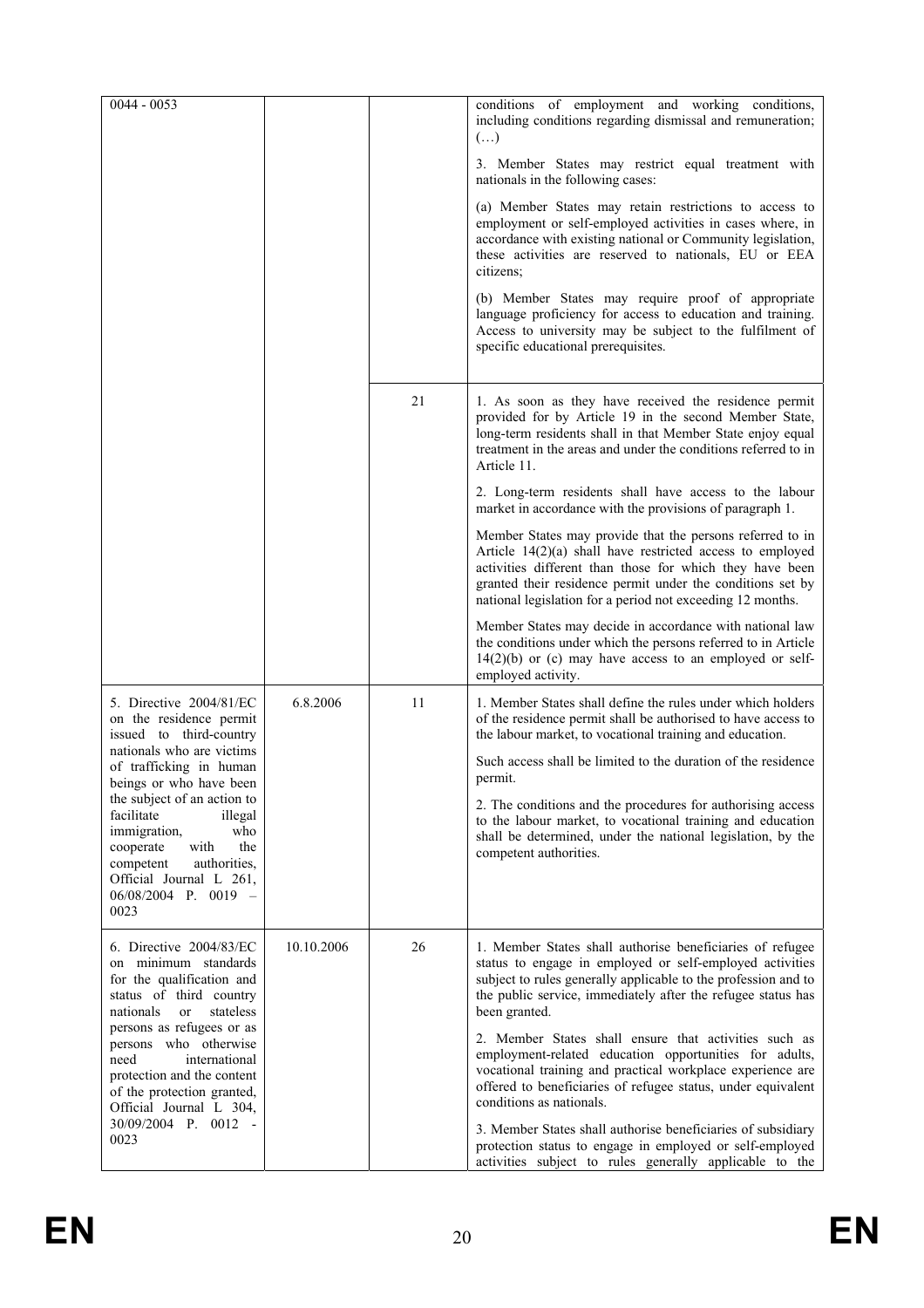|                                                                                                                                                                                                                                                         |           |    | profession and to the public service immediately after the<br>subsidiary protection status has been granted. The situation<br>of the labour market in the Member States may be taken<br>into account, including for possible prioritisation of access<br>to employment for a limited period of time to be determined<br>in accordance with national law. Member States shall<br>ensure that the beneficiary of subsidiary protection status<br>has access to a post for which the beneficiary has received<br>an offer in accordance with national rules on prioritisation<br>in the labour market.<br>4. Member States shall ensure that beneficiaries of<br>subsidiary protection status have access to activities such as<br>employment-related education opportunities for adults,<br>vocational training and practical workplace experience,<br>under conditions to be decided by the Member States.<br>5. The law in force in the Member States applicable to<br>remuneration, access to social security systems relating to<br>employed or self-employed activities and other conditions |
|---------------------------------------------------------------------------------------------------------------------------------------------------------------------------------------------------------------------------------------------------------|-----------|----|-------------------------------------------------------------------------------------------------------------------------------------------------------------------------------------------------------------------------------------------------------------------------------------------------------------------------------------------------------------------------------------------------------------------------------------------------------------------------------------------------------------------------------------------------------------------------------------------------------------------------------------------------------------------------------------------------------------------------------------------------------------------------------------------------------------------------------------------------------------------------------------------------------------------------------------------------------------------------------------------------------------------------------------------------------------------------------------------------|
| 7. Directive 2004/114/EC<br>on the conditions of<br>admission<br>οf<br>third-<br>country nationals for the<br>purposes of studies, pupil<br>exchange, unremunerated<br>training<br>or<br>voluntary<br>service, Official Journal<br>L 375, 23/12/2004 P. | 12.1.2007 | 17 | of employment shall apply.<br>1. Outside their study time and subject to the rules and<br>conditions applicable to the relevant activity in the host<br>Member State, students shall be entitled to be employed and<br>may be entitled to exercise self-employed economic<br>activity. The situation of the labour market in the host<br>Member State may be taken into account.<br>Where necessary, Member States shall grant students and/or<br>employers prior authorisation in accordance with national                                                                                                                                                                                                                                                                                                                                                                                                                                                                                                                                                                                     |
| $0012 - 0018$                                                                                                                                                                                                                                           |           |    | legislation.<br>2. Each Member State shall determine the maximum<br>number of hours per week or days or months per year<br>allowed for such an activity, which shall not be less than 10<br>hours per week, or the equivalent in days or months per<br>year.                                                                                                                                                                                                                                                                                                                                                                                                                                                                                                                                                                                                                                                                                                                                                                                                                                    |
|                                                                                                                                                                                                                                                         |           |    | 3. Access to economic activities for the first year of<br>residence may be restricted by the host Member State.                                                                                                                                                                                                                                                                                                                                                                                                                                                                                                                                                                                                                                                                                                                                                                                                                                                                                                                                                                                 |
|                                                                                                                                                                                                                                                         |           |    | 4. Member States may require students to report, in advance<br>or otherwise, to an authority designated by the Member<br>State concerned, that they are engaging in an economic<br>activity. Their employers may also be subject to a reporting<br>obligation, in advance or otherwise.                                                                                                                                                                                                                                                                                                                                                                                                                                                                                                                                                                                                                                                                                                                                                                                                         |
| 8. Directive 2005/71/EC -<br>on a specific procedure<br>for<br>admitting<br>third-country<br>nationals<br>for purposes of scientific                                                                                                                    | 10.2007   | 6  | 1. A research organisation wishing to host a researcher shall<br>sign a hosting agreement with the latter whereby the<br>researcher undertakes to complete the research project and<br>the organisation undertakes to host the researcher for that<br>purpose $(\ldots)$ .                                                                                                                                                                                                                                                                                                                                                                                                                                                                                                                                                                                                                                                                                                                                                                                                                      |
| research, Official Journal<br>L 289, 3/11/2005 P. 0015<br>$-0022-$                                                                                                                                                                                      |           |    | 2. Research organisations may sign hosting agreements only<br>if the following conditions are met:                                                                                                                                                                                                                                                                                                                                                                                                                                                                                                                                                                                                                                                                                                                                                                                                                                                                                                                                                                                              |
|                                                                                                                                                                                                                                                         |           |    | (a) the research project has been accepted by the relevant<br>authorities in the organisation, after examination of:                                                                                                                                                                                                                                                                                                                                                                                                                                                                                                                                                                                                                                                                                                                                                                                                                                                                                                                                                                            |
|                                                                                                                                                                                                                                                         |           |    | (i) the purpose and duration of the research, and the<br>availability of the necessary financial resources for it to be<br>carried out;                                                                                                                                                                                                                                                                                                                                                                                                                                                                                                                                                                                                                                                                                                                                                                                                                                                                                                                                                         |
|                                                                                                                                                                                                                                                         |           |    | (ii) the researcher's qualifications in the light of the research<br>objectives $(\ldots)$                                                                                                                                                                                                                                                                                                                                                                                                                                                                                                                                                                                                                                                                                                                                                                                                                                                                                                                                                                                                      |
|                                                                                                                                                                                                                                                         |           |    | (b) during his /her stay the researcher will have sufficient<br>monthly resources to meet his / her expenses and return<br>travel costs in accordance with the minimum amount<br>published for the purpose by the Member State, without                                                                                                                                                                                                                                                                                                                                                                                                                                                                                                                                                                                                                                                                                                                                                                                                                                                         |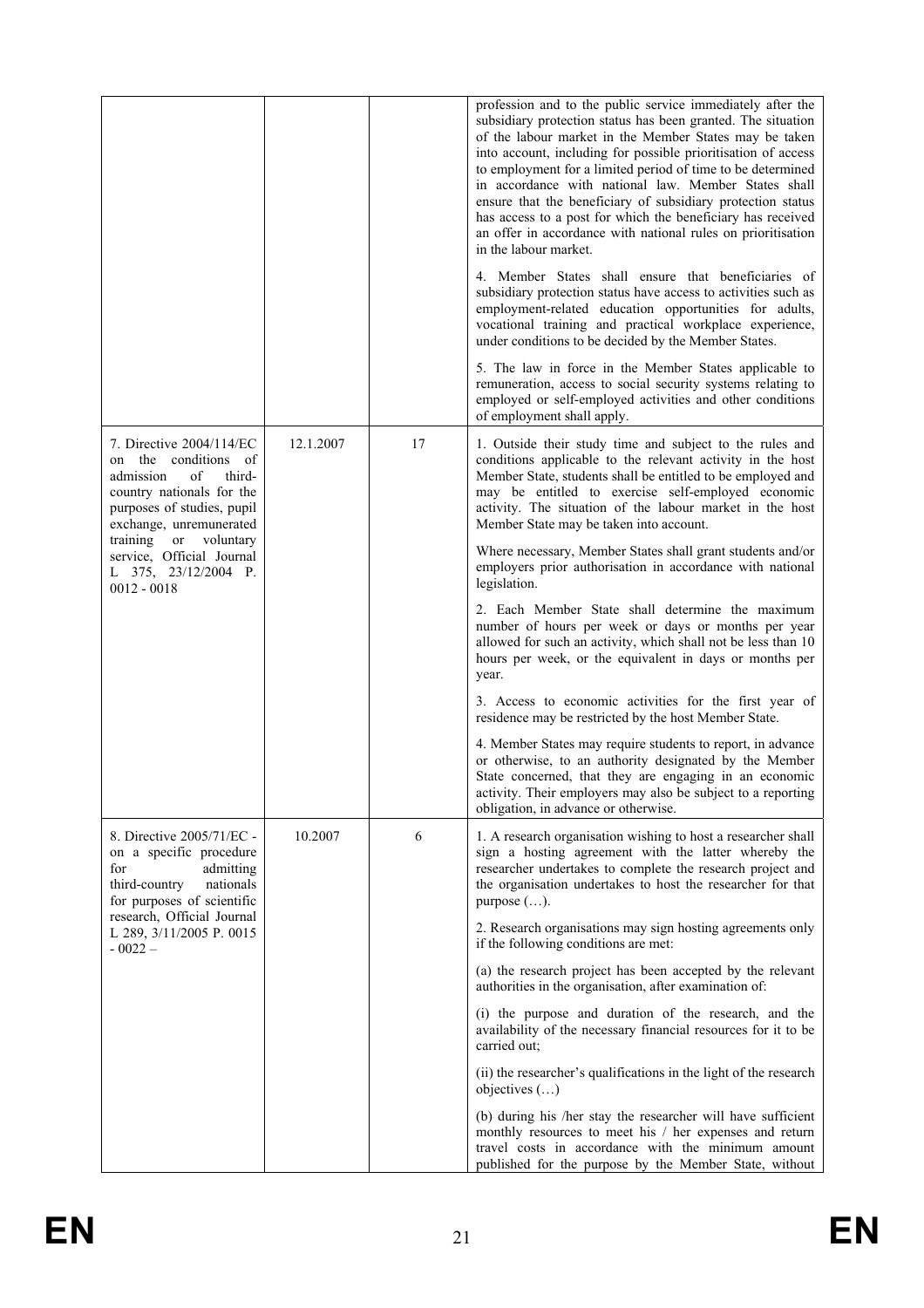|    | having recourse to the Member State's social assistance<br>system;                                                                                                                                 |
|----|----------------------------------------------------------------------------------------------------------------------------------------------------------------------------------------------------|
|    | (c) during his /her stay the researcher will have sickness<br>insurance for all the risks normally covered for nationals of<br>the Member State concerned.                                         |
|    | (d) the hosting agreement shall specify the legal relationship<br>and working conditions of the researchers.                                                                                       |
|    | $3. ()$ .                                                                                                                                                                                          |
|    | 4. The hosting agreement shall automatically lapse when the<br>researcher is not admitted or when the legal relationship<br>between the researcher and the research organisation is<br>terminated. |
|    | $5.$ ()                                                                                                                                                                                            |
| 11 | Researchers admitted under this Directive may teach in<br>accordance with national legislation.                                                                                                    |
|    | Member States may set a maximum number of hours or of<br>days for the activity of teaching                                                                                                         |
| 12 | Holders of a residence permit shall be entitled to equal<br>treatment with nationals as regards:                                                                                                   |
|    | (a) recognition of diplomas, certificates and other<br>professional qualifications in accordance with the relevant<br>national procedures;                                                         |
|    | (b) working conditions, including pay and dismissal;                                                                                                                                               |
|    | $(\ldots)$                                                                                                                                                                                         |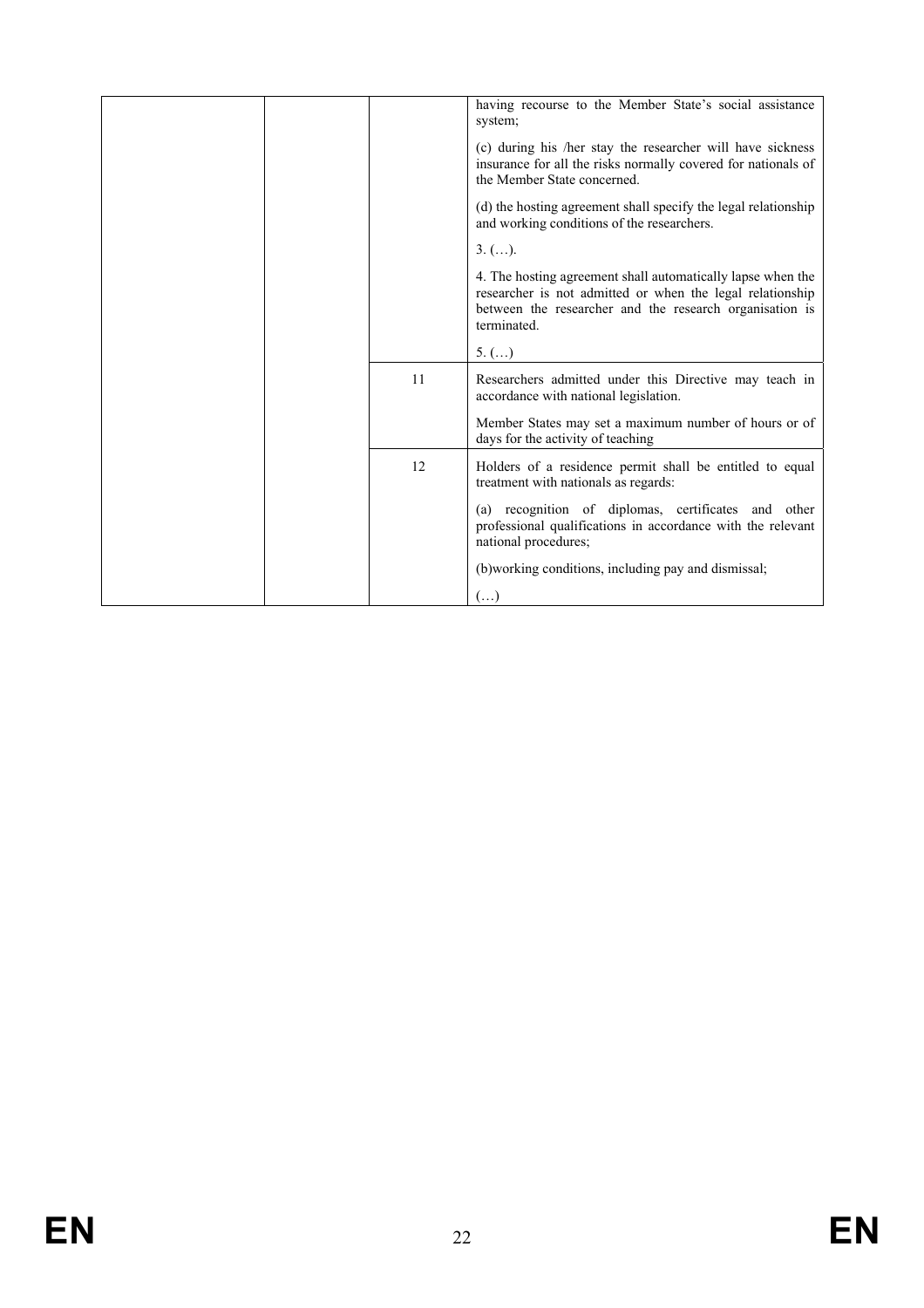#### **IV. Statistics**

| <b>Member States</b>     |         | Population at 1 January<br>(1000 inhabitants) | Percentage increase with<br>respect to 1.1.2004 |         |                    |                  |                  |
|--------------------------|---------|-----------------------------------------------|-------------------------------------------------|---------|--------------------|------------------|------------------|
|                          | 2004    | 2015                                          | 2025                                            | 2050    | $\overline{20}$ 15 | 2025             | 2050             |
| <b>EU25</b>              | 456 815 | 467 307                                       | 470 057                                         | 449 831 | 2.3                | 2.9              | $-1.5$           |
| <b>EU15</b>              | 382 674 | 394 727                                       | 398 780                                         | 384 356 | 3.1                | 4.2              | 0.4              |
| <b>New Member States</b> | 74 141  | 72 580                                        | 71 278                                          | 65 475  | $-2.1$             | $-3.9$           | $-11.7$          |
| <b>Belgium</b>           | 10 396  | 10 674                                        | 10898                                           | 10 906  | $\overline{2.7}$   | 4.8              | 4.9              |
| <b>Czech Republic</b>    | 10 212  | 10 012                                        | 9812                                            | 8894    | $-2.0$             | $-3.9$           | $-12.9$          |
| <b>Denmark</b>           | 5 3 9 8 | 5498                                          | 5 5 5 7                                         | 5 4 3 0 | 1.9                | 2.9              | 0.6              |
| Germany                  | 82 532  | 82 864                                        | 82 108                                          | 74 642  | 0.4                | $-0.5$           | $-9.6$           |
| <b>Estonia</b>           | 1 3 5 1 | 1 2 7 9                                       | 1 2 2 4                                         | 1 1 2 6 | $-5.3$             | $-9.4$           | $-16.6$          |
| <b>Greece</b>            | 11 041  | 11 390                                        | 11 394                                          | 10 632  | $\overline{3.2}$   | $\overline{3.2}$ | $-3.7$           |
| Spain                    | 42 345  | 45 264                                        | 45 556                                          | 42 834  | 6.9                | 7.6              | $1.\overline{2}$ |
| <b>France</b>            | 59 901  | 62 616                                        | 64 392                                          | 65 704  | 4.5                | 7.5              | 9.7              |
| <b>Ireland</b>           | 4 0 28  | 4 5 5 5                                       | 4 9 2 2                                         | 5478    | 13.1               | 22.2             | 36.0             |
| Italy                    | 57 888  | 58 630                                        | 57 751                                          | 52 709  | 1.3                | $-0.2$           | $-8.9$           |
| <b>Cyprus</b>            | 730     | 828                                           | 897                                             | 975     | 13.3               | 22.8             | 33.5             |
| Latvia                   | 2 3 1 9 | 2174                                          | 2 0 6 8                                         | 1873    | $-6.3$             | $-10.8$          | $-19.2$          |
| Lithuania                | 3 4 4 6 | 3 2 5 8                                       | 3 1 3 4                                         | 2881    | $-5.5$             | $-9.1$           | $-16.4$          |
| Luxembourg               | 452     | 499                                           | 544                                             | 643     | 10.4               | 20.5             | 42.3             |
| <b>Hungary</b>           | 10 117  | 9834                                          | 9588                                            | 8915    | $-2.8$             | $-5.2$           | $-11.9$          |
| <b>Malta</b>             | 400     | 439                                           | 468                                             | 508     | 9.8                | 17.0             | 27.1             |
| <b>Netherlands</b>       | 16 258  | 16 957                                        | 17 429                                          | 17 406  | 4.3                | $\overline{7.2}$ | 7.1              |
| <b>Austria</b>           | 8114    | 8 3 5 8                                       | 8 5 0 1                                         | 8216    | 3.0                | 4.8              | 1.3              |
| Poland                   | 38 191  | 37 4 29                                       | 36 836                                          | 33 665  | $-2.0$             | $-3.5$           | $-11.8$          |
| Portugal                 | 10 475  | 10 762                                        | 10 730                                          | 10 009  | $\overline{2.7}$   | $\overline{2.4}$ | $-4.4$           |
| Slovenia                 | 1996    | 2019                                          | 2014                                            | 1 901   | 1.1                | 0.9              | $-4.8$           |
| Slovakia                 | 5 3 8 0 | 5 3 0 9                                       | 5 2 3 7                                         | 4738    | $-1.3$             | $-2.7$           | $-11.9$          |
| <b>Finland</b>           | 5 2 2 0 | 5 3 5 4                                       | 5 4 3 9                                         | 5 2 1 7 | 2.6                | 4.2              | $-0.1$           |
| <b>Sweden</b>            | 8976    | 9373                                          | 9769                                            | 10 20 2 | 4.4                | 8.8              | 13.7             |
| <b>United Kingdom</b>    | 59 652  | 61 934                                        | 63792                                           | 64 330  | $\overline{3.8}$   | 6.9              | 7.8              |
| <b>Bulgaria</b>          | 7801    | 7 130                                         | 6 4 6 5                                         | 5 0 9 4 | $-8.6$             | $-17.1$          | $-34.7$          |
| Romania                  | 21 7 11 | 20 917                                        | 19746                                           | 17 125  | $-3.7$             | $-9.1$           | $-21.1$          |

**Table 1 - Population projections for the EU25 + Bulgaria and Romania: Total population**

Source: Eurostat; data for France refers to Metropolitan France

Over the next two decades the total population of the **EU25** is expected to increase by more than 13 million inhabitants, from 456.8 million on 1 January 2004 to 470.1 million on 1 January 2025. Population growth in the **EU25** until 2025 will be mainly due to net migration, since total deaths in the **EU25** will outnumber total births from 2010. The effect of net migration will no longer outweigh the natural decrease after 2025, when the population will start to decline gradually. The population will reach 449.8 million on 1 January 2050, that is a decrease of more than 20 million inhabitants compared to 2025. Over the whole projection period the **EU25** population will decrease by 1.5%, resulting from a 0.4% increase for the **EU15** and a 11.7% decrease for the ten new Member States.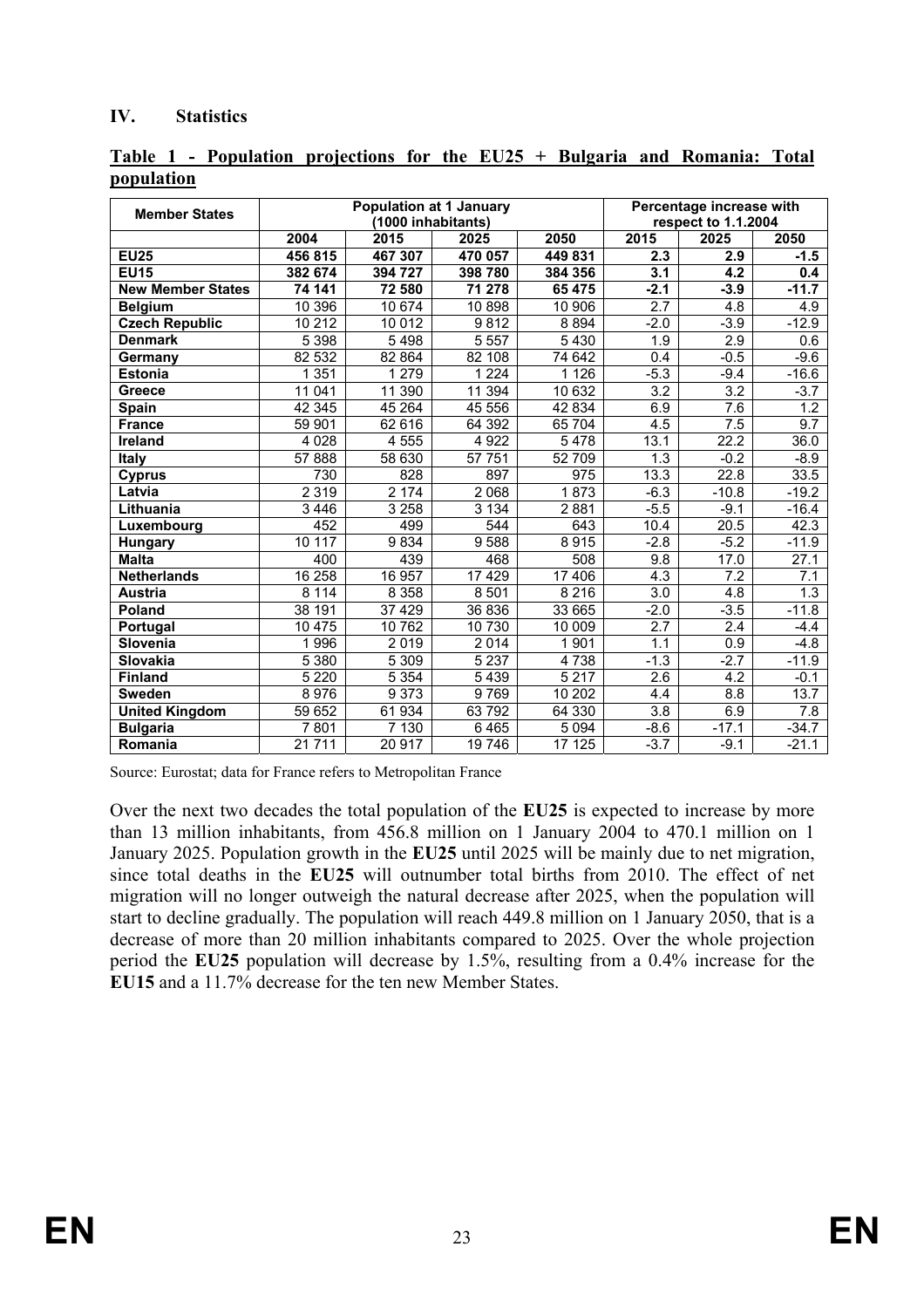|                          |      | Percentage aged 0-14 |      |      | Percentage aged 15-64 |      | Percentage aged 65+ |      |      |  |
|--------------------------|------|----------------------|------|------|-----------------------|------|---------------------|------|------|--|
|                          | 2004 | 2025                 | 2050 | 2004 | 2025                  | 2050 | 2004                | 2025 | 2050 |  |
| <b>EU25</b>              | 16.4 | 14.4                 | 13.4 | 67.2 | 63.0                  | 56.7 | 16.4                | 22.6 | 29.9 |  |
| <b>EU15</b>              | 16.3 | 14.4                 | 13.5 | 66.7 | 62.8                  | 56.5 | 17.0                | 22.8 | 30.0 |  |
| <b>New Member States</b> | 16.7 | 14.4                 | 13.2 | 69.7 | 64.5                  | 57.7 | 13.6                | 21.1 | 29.1 |  |
| <b>Belgium</b>           | 17.3 | 15.6                 | 14.7 | 65.6 | 61.9                  | 57.6 | 17.1                | 22.5 | 27.7 |  |
| <b>Czech Republic</b>    | 15.2 | 13.5                 | 12.6 | 70.8 | 64.1                  | 56.5 | 14.0                | 22.4 | 30.9 |  |
| <b>Denmark</b>           | 18.9 | 15.9                 | 15.7 | 66.2 | 62.9                  | 60.2 | 14.9                | 21.2 | 24.1 |  |
| Germany                  | 14.7 | 12.9                 | 11.9 | 67.3 | 62.5                  | 56.5 | 18.0                | 24.6 | 31.6 |  |
| <b>Estonia</b>           | 16.0 | 16.2                 | 14.8 | 67.9 | 63.9                  | 59.6 | 16.1                | 19.9 | 25.6 |  |
| Greece                   | 14.5 | 13.3                 | 12.3 | 67.7 | 63.9                  | 55.2 | 17.8                | 22.8 | 32.5 |  |
| Spain                    | 14.5 | 12.8                 | 11.5 | 68.6 | 65.2                  | 52.9 | 16.9                | 22.0 | 35.6 |  |
| France <sup>5</sup>      | 18.6 | 16.7                 | 15.8 | 65.1 | 60.9                  | 57.0 | 16.3                | 22.4 | 27.2 |  |
| <b>Ireland</b>           | 20.9 | 18.2                 | 16.0 | 68.0 | 65.3                  | 57.8 | 11.1                | 16.5 | 26.2 |  |
| <b>Italy</b>             | 14.2 | 12.1                 | 11.2 | 66.6 | 62.9                  | 53.5 | 19.2                | 25.0 | 35.3 |  |
| Cyprus                   | 20.0 | 15.6                 | 13.3 | 68.1 | 65.2                  | 60.5 | 11.9                | 19.2 | 26.2 |  |
| Latvia                   | 15.4 | 16.2                 | 14.8 | 68.4 | 64.1                  | 59.1 | 16.2                | 19.7 | 26.1 |  |
| Lithuania                | 17.7 | 15.1                 | 13.7 | 67.3 | 65.7                  | 59.6 | 15.0                | 19.2 | 26.7 |  |
| Luxembourg               | 18.8 | 17.1                 | 16.6 | 67.1 | 64.9                  | 61.3 | 14.1                | 18.0 | 22.1 |  |
| Hungary                  | 15.9 | 14.3                 | 13.8 | 68.6 | 63.7                  | 58.1 | 15.5                | 22.0 | 28.1 |  |
| Malta                    | 18.2 | 15.6                 | 14.5 | 68.7 | 63.1                  | 60.8 | 13.1                | 21.3 | 24.7 |  |
| Netherlands              | 18.5 | 16.1                 | 15.8 | 67.6 | 63.3                  | 60.7 | 13.9                | 20.6 | 23.5 |  |
| Austria                  | 16.3 | 13.8                 | 12.3 | 68.2 | 64.1                  | 57.3 | 15.5                | 22.1 | 30.4 |  |
| Poland                   | 17.2 | 14.6                 | 13.0 | 69.8 | 64.3                  | 57.6 | 13.0                | 21.1 | 29.4 |  |
| Portugal                 | 15.7 | 14.2                 | 13.1 | 67.4 | 63.7                  | 55.0 | 16.9                | 22.1 | 31.9 |  |
| Slovenia                 | 14.6 | 13.4                 | 12.8 | 70.4 | 63.8                  | 56.0 | 15.0                | 22.8 | 31.2 |  |
| Slovakia                 | 17.6 | 14.0                 | 12.8 | 70.9 | 67.1                  | 57.9 | 11.5                | 18.9 | 29.3 |  |
| Finland                  | 17.6 | 16.0                 | 15.3 | 66.8 | 59.4                  | 57.8 | 15.6                | 24.6 | 26.9 |  |
| Sweden                   | 17.8 | 17.1                 | 16.3 | 65.0 | 60.7                  | 59.4 | 17.2                | 22.2 | 24.3 |  |

**Table 2 - Population projections for the EU25 + Bulgaria and Romania: population structure– Main age groups**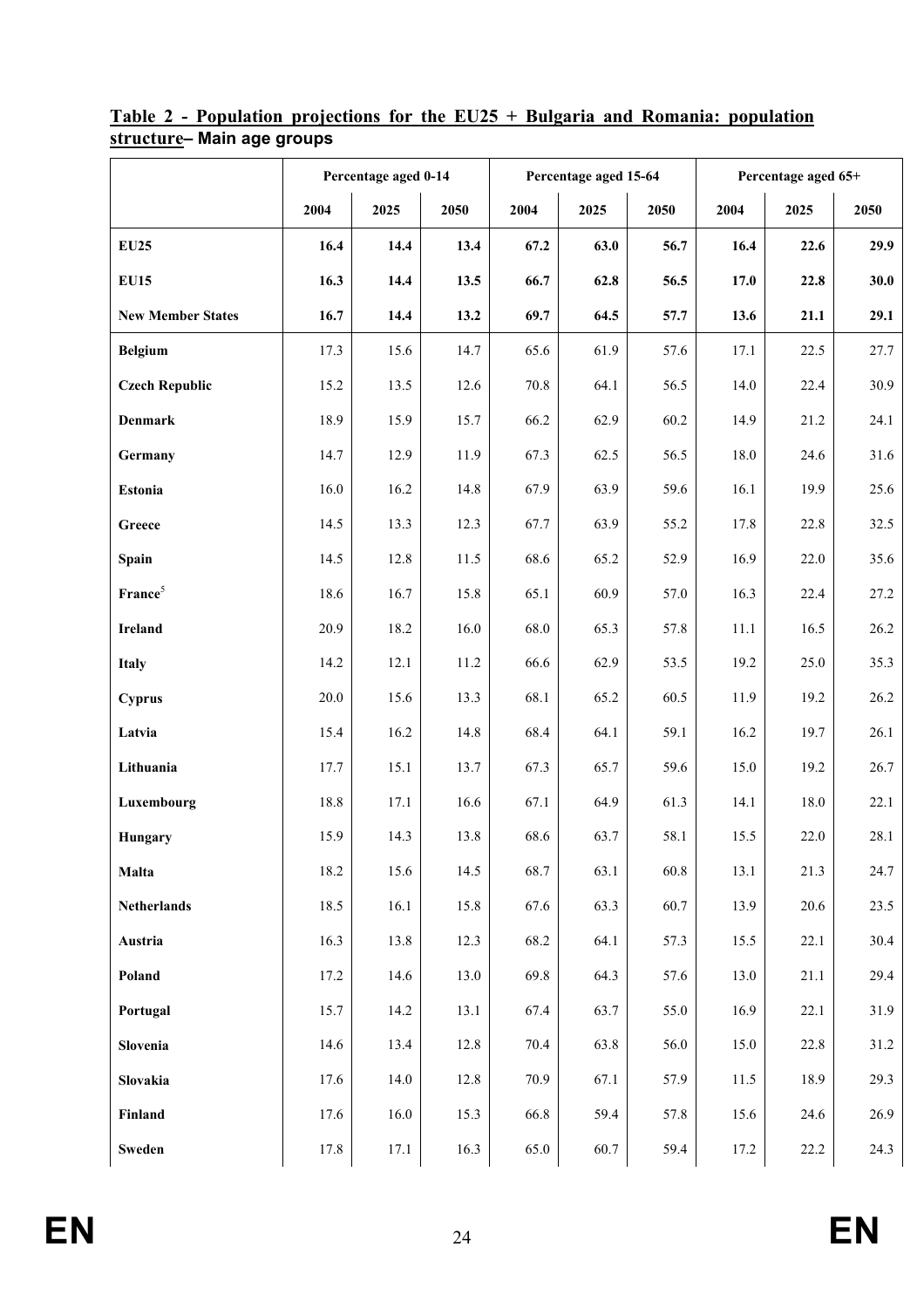| <b>United Kingdom</b> | 18.3 | 16.1 | 14.7 | 65.7 | 63.0 | 58.7 | 16.0 | 20.9 | 26.6 |
|-----------------------|------|------|------|------|------|------|------|------|------|
| <b>Bulgaria</b>       | 14.2 | 11.7 | 11.5 | 68.7 | 64.5 | 55.0 | 17.1 | 23.8 | 33.5 |
| Romania               | 16.4 | 14.1 | 12.5 | 69.1 | 66.9 | 57.9 | 14.5 | 19.0 | 29.6 |

Source: Eurostat

The share of the population of working age (between 15 and 64) in the total population is expected to decrease strongly in the **EU25**, from 67.2% in 2004 to 56.7% in 2050, that is a fall of 52 million inhabitants of working age. The share of the population aged between 0 and 14 will also be reduced, from 16.4% in 2004 to 13.4% in 2050, while the proportion of elderly people (aged 65 and more) is expected to almost double over this period, from 16.4% in 2004 to 29.9% in 2050.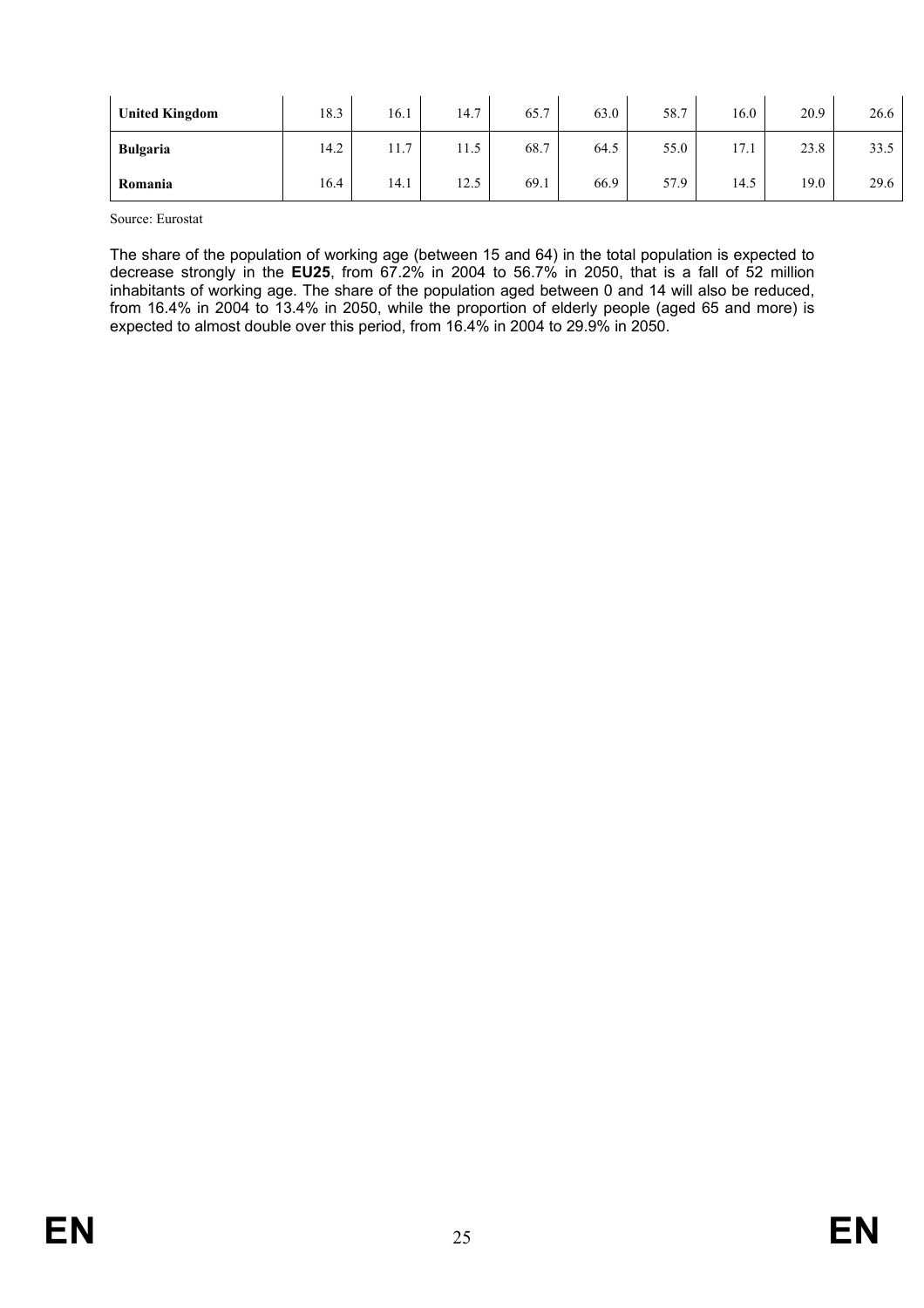### **Table 3 – Net migration, including corrections (in thousands)**

Source: Eurostat estimates

|                                                                                                      |                                                         |         |         |         | 1992   1993   1994   1995   1996   1997   1998   1999 |         |                  |                  | 2000    | 2001    | 2002                       | 2003    |
|------------------------------------------------------------------------------------------------------|---------------------------------------------------------|---------|---------|---------|-------------------------------------------------------|---------|------------------|------------------|---------|---------|----------------------------|---------|
| EU (25 countries)∥1118.4∣826.0∣632.5∣732.7∣658.0∣468.5∣644.6∣905.7∣                                  |                                                         |         |         |         |                                                       |         |                  |                  |         |         | 993.2 1311.5 1707.3 2091.5 |         |
| EU (15 countries)⊪1216.1 896.9 678.8  765.9 684.2  482.8  665.1  903.2 1055.6 1321.8  1701.2  2052.1 |                                                         |         |         |         |                                                       |         |                  |                  |         |         |                            |         |
| Euro-zone                                                                                            | 1139.9  763.0  533.2  608.6  556.8  377.4  429.3  716.1 |         |         |         |                                                       |         |                  |                  |         |         | 852.6 1096.9 1534.2 1755.9 |         |
| <b>Belgium</b>                                                                                       | 25.7                                                    | 18.3    | 17.3    | 1.8     | 15.1                                                  | 9.8     | 11.6             | 16.7             | 12.9    | 35.7    | 40.5                       | 35.6    |
| <b>Czech Republic</b>                                                                                | 11.8                                                    | 5.5     | 10.0    | 9.9     | 10.2                                                  | 12.0    | 9.5              | 8.8              | $-28.0$ | $-8.5$  | 12.3                       | 25.8    |
| <b>Denmark</b>                                                                                       | 11.6                                                    | 11.4    | 10.5    |         | 28.6 17.5                                             | 12.1    | 11.0             | 9.4              | 10.1    | 12.0    | 9.6                        | 7.0     |
| Germany                                                                                              |                                                         |         |         |         | 776.3462.4315.6398.3281.5                             | 93.4    |                  | 47.0 202.1       | 167.8   | 274.8   | 218.8                      | 142.2   |
| <b>Estonia</b>                                                                                       | $-41.5$                                                 | $-28.3$ | $-20.9$ |         | $-15.6 - 13.4$                                        | $-6.9$  | $-6.7$           | $-1.1$           | 0.2     | 0.1     | 0.2                        | 0.0     |
| Greece                                                                                               | 94.5                                                    | 86.5    | 78.1    |         | 77.3 70.9                                             | 61.5    | 54.8             | 45.1             | 29.3    | 37.8    | 38.0                       | 35.8    |
| <b>Spain</b>                                                                                         | 54.2                                                    | 59.2    | 54.7    | 60.4    | 73.5                                                  |         |                  | 83.6 148.8 227.3 | 378.5   | 427.8   | 649.9                      | 738.5   |
| <b>France</b>                                                                                        | 36.5                                                    | 16.5    | $-3.5$  |         | $-14.5 - 18.5$                                        | $-13.5$ | $-6.5$           | 45.0             | 50.1    | 60.4    | 65.1                       | 55.0    |
| <b>Ireland</b>                                                                                       | 1.7                                                     | $-3.4$  | $-3.0$  | 6.0     | 15.9                                                  | 17.4    | 16.2             | 24.3             | 31.5    | 38.8    | 32.7                       | 31.3    |
| <b>Italy</b>                                                                                         | 27.8                                                    | 24.2    | 25.7    | 31.5    | 59.5                                                  | 55.7    | 64.1             | 46.4             | 55.2    | 47.6    | 349.3                      | 600.6   |
| Cyprus                                                                                               | 10.7                                                    | 8.7     | 7.0     | 6.6     | 6.0                                                   | 5.5     | 4.2              | 4.2              | 4.0     | 4.6     | 6.9                        | 12.4    |
| Latvia                                                                                               | $-53.5$                                                 | $-32.4$ | $-22.8$ | $-13.8$ | $-10.1$                                               | $-9.4$  | $-5.8$           | $-4.1$           | $-5.4$  | $-5.2$  | $-1.8$                     | $-0.9$  |
| Lithuania                                                                                            | $-24.5$                                                 | $-24.0$ | $-24.2$ | $-23.7$ | $-23.4$                                               | $-22.4$ | $-22.1$          | $-20.7$          | $-20.3$ | $-2.5$  | $-1.9$                     | $-6.3$  |
| Luxembourg                                                                                           | 4.1                                                     | 3.9     | 3.8     | 4.3     | 3.5                                                   | 3.6     | 3.8              | 4.4              | 3.5     | 3.3     | 2.6                        | 2.1     |
| <b>Hungary</b>                                                                                       | 18.5                                                    | 18.2    | 18.0    | 17.8    | 17.8                                                  | 17.5    | 17.3             | 16.8             | 16.7    | 9.8     | 3.5                        | 15.5    |
| <b>Malta</b>                                                                                         | 0.9                                                     | 1.0     | 1.0     | $-0.2$  | 0.7                                                   | 0.6     | 0.4              | 0.5              | 9.9     | 2.2     | 2.0                        | 1.8     |
| Netherlands                                                                                          | 43.2                                                    | 44.5    | 20.4    | 15.0    | 21.3                                                  | 30.5    | 44.1             | 43.9             | 57.0    | 56.0    | 27.6                       | 7.0     |
| Austria                                                                                              | 71.5                                                    | 33.5    | 3.1     | 2.1     | 3.9                                                   | 1.5     | 8.5              | 19.8             | 17.2    | 43.5    | 34.8                       | 38.2    |
| <b>Poland</b>                                                                                        | $-11.6$                                                 | $-16.8$ | $-19.0$ | $-18.2$ | $-12.8$                                               | $-11.7$ | $-13.2$          | $-14.0$          | $-19.6$ | $-16.8$ | $-18.0$                    | $-13.8$ |
| Portugal                                                                                             | $-4.5$                                                  | 8.4     | 17.3    | 22.3    | 26.2                                                  | 29.4    | 32.3             | 38.0             | 47.1    | 64.9    | 70.1                       | 63.5    |
| Slovenia                                                                                             | $-5.5$                                                  | $-4.5$  | 0.0     | 0.8     | $-3.5$                                                | $-1.4$  | $-5.5$           | 10.9             | 2.7     | 4.9     | 2.2                        | 3.6     |
| <b>Slovakia</b>                                                                                      | $-2.9$                                                  | 1.7     | 4.7     | 2.9     | 2.2                                                   | 1.8     | $1.\overline{3}$ | 1.5              | $-22.4$ | 1.1     | 0.9                        | 1.4     |
| <b>Finland</b>                                                                                       | 9.1                                                     | 9.1     | 3.7     | 4.2     | 4.0                                                   | 4.8     | 4.5              | 3.4              | 2.4     | 6.1     | 5.2                        | 5.8     |
| <b>Sweden</b>                                                                                        | 19.8                                                    | 32.1    | 50.8    | 11.7    | 5.8                                                   | 5.9     | 11.0             | 13.6             | 24.5    | 28.6    | 30.9                       | 28.7    |
| <b>United Kingdom</b>                                                                                | 44.8                                                    | 90.2    |         |         | 84.2117.0104.0 87.4 213.8 164.2                       |         |                  |                  | 168.5   | 184.3   | 126.4                      | 260.5   |

**Net migration** is the difference between immigration into and emigration from the area during the year (net migration is therefore negative when the number of emigrants exceeds the

number of immigrants). Since most countries either do not have accurate figures on immigration and emigration or have no figures at all, net migration is estimated on the basis of the difference between population change and natural increase between two dates. The statistics on net migration are therefore affected by all the statistical inaccuracies in the two components of this equation, especially population change.

The table above shows that most EU Member States are now immigration countries and that even those which are still emigration countries (Latvia, Lithuania and Poland) are in the path towards becoming immigration countries as well, as negative net migration is gradually evolving towards migratory balance.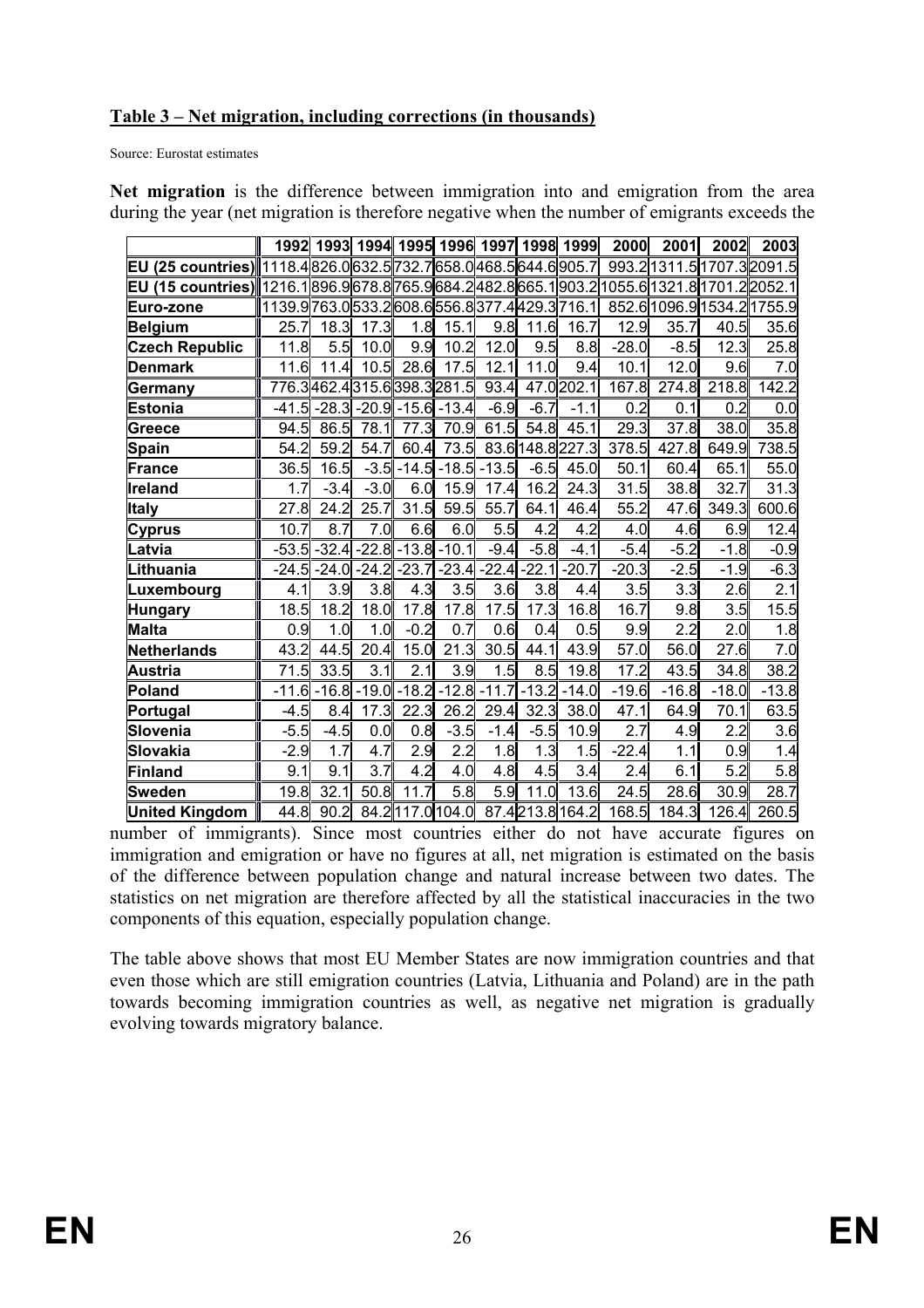| Country                  | <b>All Work</b><br>Permit<br><b>Holders</b> | <b>Professionals</b><br>with Work<br><b>Permits</b> | <b>Total</b><br>Employment<br>2002 | <b>Comments</b>                                                                                                                                                                                                                       |
|--------------------------|---------------------------------------------|-----------------------------------------------------|------------------------------------|---------------------------------------------------------------------------------------------------------------------------------------------------------------------------------------------------------------------------------------|
| DK                       | 1600                                        | 500                                                 | 2741000                            | 2003. Professionals relate to occupations requiring special<br>skills which are in demand                                                                                                                                             |
| <b>DE</b>                | 165000                                      | 3300                                                | 36275000                           | 2003. Figures relate to non-EU persons arriving in Germany.<br>The total includes multiple entries, the vast majority of whom<br>are unskilled. Professional category relates only to "Green<br>Card" scheme for IT specialists       |
| <b>ES</b>                | 65000                                       | $\overline{a}$                                      | 16241000                           | Approximate net estimate for 2002/2003 for the rise in the<br>numbers in the SI system (excluding EU nationals)                                                                                                                       |
| <b>FR</b>                | 31200                                       | 12400                                               | 23885000                           | Professionals covers the inflows of those with Autorisations<br>Provisoire de Travail (APTs) and qualified "travailleurs<br>permanents" in 2003.                                                                                      |
| IE                       | 16100                                       | 2000                                                | 1750000                            | 2003 data. Professionals include WP holders with<br>occupations defined as in ISCO88 and the highly skilled on<br>Working Visas. New member States (EU10) are excluded.                                                               |
| IT                       | 78800                                       | 500                                                 | 21757000                           | Visas issued to non EU nationals in 2003 for self<br>employment and contract work. Professional figure is<br>reserved quota for highly skilled.                                                                                       |
| ${\bf L}{\bf V}$         | 2800                                        | $\overline{a}$                                      | 987000                             | 2002                                                                                                                                                                                                                                  |
| LT                       | 500                                         | 160                                                 | 1421000                            | 2003                                                                                                                                                                                                                                  |
| HU                       | 40300                                       | 3800                                                | 3868000                            | No. of non-EU workers holding valid WPs on 31/12/03.<br>Professionals have "college" or "university " education.                                                                                                                      |
| NL                       | 38000                                       | 10900                                               | 8176000                            | 2003                                                                                                                                                                                                                                  |
| <b>PL</b>                | 5600                                        | 1700                                                | 13820000                           | Estimated new permits (i.e. excl renewals) for non-EU<br>persons in 2002. Professionals are those classed as "experts<br>and consultants"                                                                                             |
| <b>SK</b>                | 1000                                        | $\overline{a}$                                      | 2111000                            | Total non-EU inflow for 2002                                                                                                                                                                                                          |
| $FI$                     | 13100                                       | 1700                                                | 2406000                            | 2003. Covers non-EU WP holders.                                                                                                                                                                                                       |
| <b>SE</b>                | 6700                                        | 4300                                                | 4348000                            | 2002. Covers non-EU WP holders.                                                                                                                                                                                                       |
| $\overline{\mathbf{UK}}$ | 89200                                       | 15800                                               | 28338000                           | 2003 data. Persons who entered the UK from abroad on WPs<br>in 2003. Excludes renewals and "first permissions" for those<br>already resident in the UK. Professions defined as in ISCO<br>88. Includes small number of EU10 citizens. |
| <b>Total</b>             | (554900)                                    | (57060)                                             | 168124000                          |                                                                                                                                                                                                                                       |
| <b>EU25</b>              | 633200 (est)                                | 74300 (est)                                         | 191841000                          |                                                                                                                                                                                                                                       |

# **Table 4: Estimates of Annual Inflows of Work Permit Holders in 16 EU Countries**

Source: Study on assessing the question of applying numerical ceilings to the temporary movement of contract service suppliers (Mode 4) in the context of the GATS negotiations on trade in services. Prepared by Prof. J.J. Sexton for the European Commission (DG TRADE), April 2005

The category "professionals with work permits" can in most cases be equated with "highly skilled". Thus, the table above gives an indication of the minimum number of people (estimation of 74,300 for EU25) who could be covered by a scheme for the admission of highly skilled workers.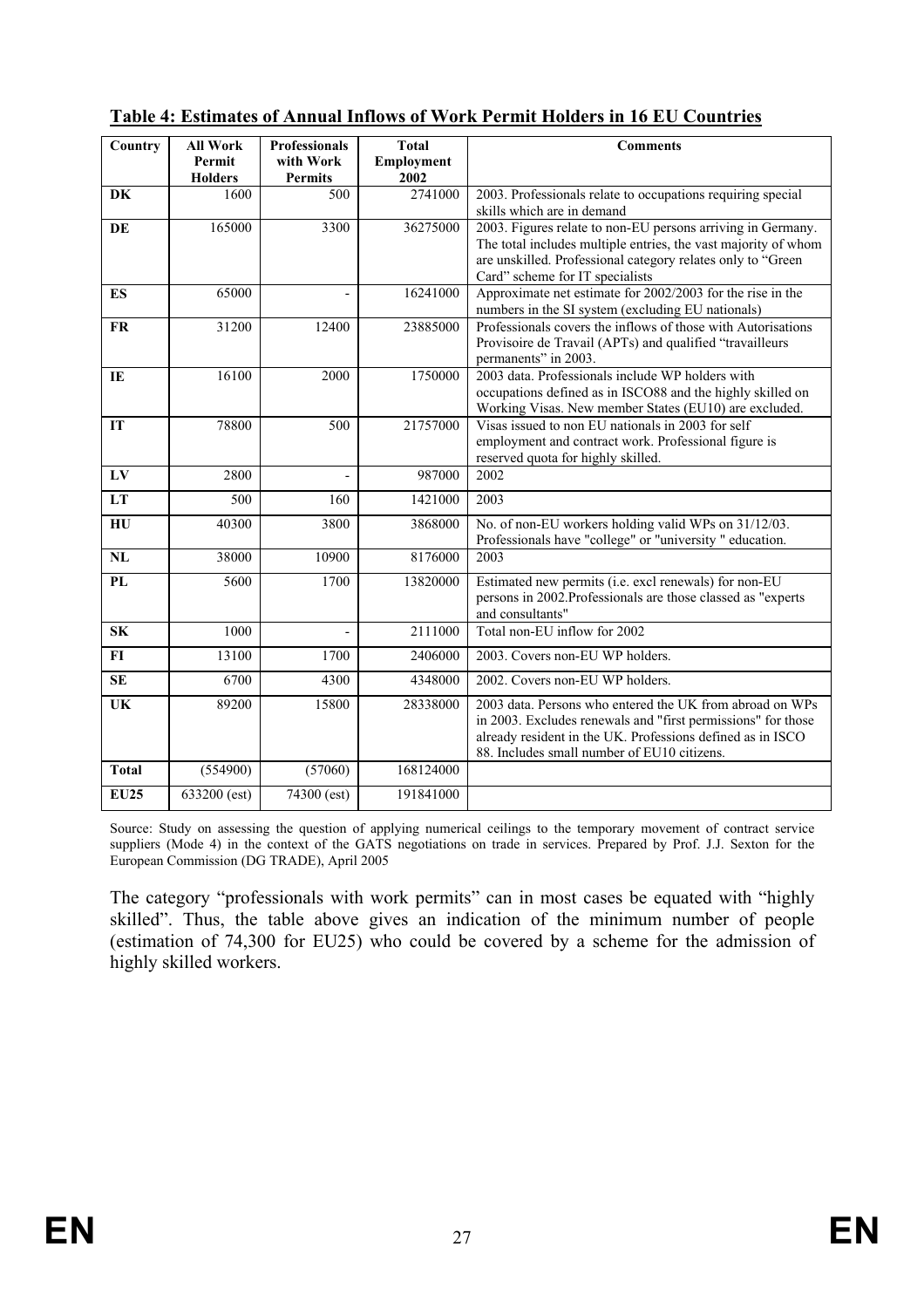#### **Table 5: Examples of regularisations in EU Member States (data from regularisation campaigns)**

#### **Greece**

| Year            | <b>Number of applicants</b> | Number regularised |
|-----------------|-----------------------------|--------------------|
| 1998—White card | 370,000                     | 370,000            |
| Green card      | 228,000                     | 220,000            |
| 2001            | 368,000                     | 228,000            |

#### **Italy**

| Year      | <b>Number of applicants</b> | <b>Number regularized</b> |
|-----------|-----------------------------|---------------------------|
| 1986-1987 |                             | 118,700                   |
| 1990      |                             | 235,000                   |
| 1995-96   | 256,000                     | 238,000                   |
| 1998-99   | 308,000                     | 193,200                   |
| 2002      | 700,000                     | 634,700                   |

#### **France**

| Year    | Number regularised |
|---------|--------------------|
| 1981-82 | 121,100            |
| 1997-98 |                    |

#### **Spain**

| Year    | <b>Number of applicants</b> | <b>Number regularised</b> |
|---------|-----------------------------|---------------------------|
| 1985-86 | 44,000                      | 23,000                    |
| 1991    | 135,393                     | 109,135                   |
| 1996    | 25,000                      | 21,300                    |
| 2000    | 247,598                     | 153,463                   |
| 2001    | 350,000                     | 221,083                   |
| 2005    | 690,679                     | 500,000 (estimated)       |

#### **Portugal**

| Year    | <b>Number of applicants</b> | Number regularised |
|---------|-----------------------------|--------------------|
| 1992-93 | 80,000                      | 38,364             |
| 1996    | 35,000                      | 31,000             |
| 2001    |                             | 170,000            |

Source: The Regularisation of Unauthorized Migrants: Literature Survey and Country Case Studies. Amanda Levinson, Centre on Migration, Policy and Society, University of Oxford 2005.

**3,703,845** persons have been regularised in these five EU countries since the early 1980s. This does not necessarily concern an equal number of irregular migrants, as the same person may have been subject to different regularisation procedures (if after a period of time the person has fallen once again in irregularity). Other EU countries have also used regularisations in the past. Regularisation figures point to a fundamental dysfunction in the system for admission of migrants in many EU Member States: Migrants enter irregularly to fill the gaps in the labour market because legal ways to do so are very limited and ineffective. Usually, irregular migrants work in the 'hidden' economy, as evidenced by the latest Spanish regularisation campaign.